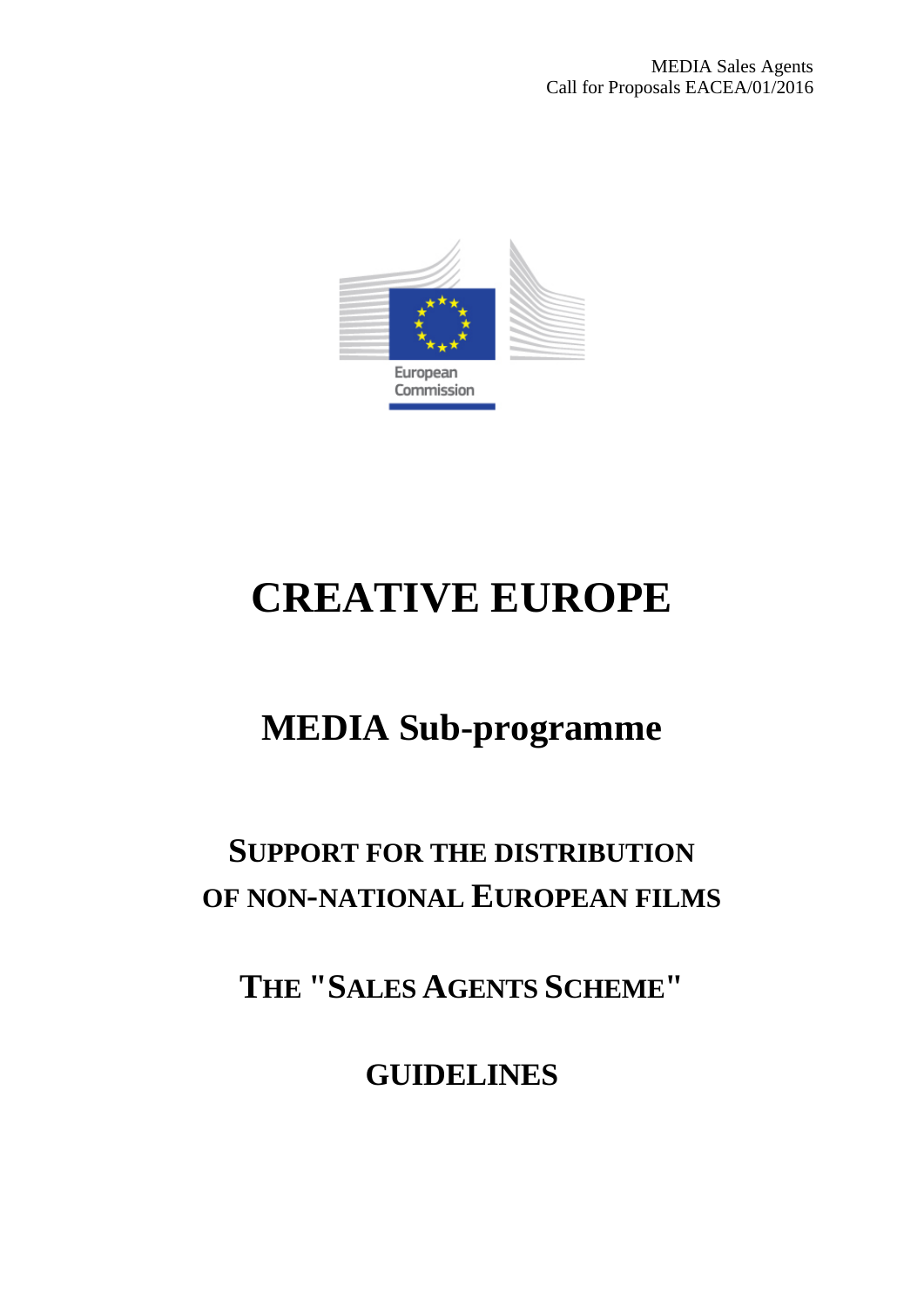# **TABLE OF CONTENTS**

# **1. INTRODUCTION - BACKGROUND**

# **2. OBJECTIVES - THEMES - PRIORITIES**

- *2.1. Objectives*
	- *2.2. Targeted Projects*

# **3. TIMETABLE**

- *3.1. Timetable for "Generation" Stage*
- *3.2. Timetable for "Reinvestment" Stage*

# **4. BUDGET AVAILABLE**

#### **5. ADMISSIBILITY REQUIREMENTS**

#### **6. ELIGIBILITY CRITERIA**

- *6.1. Eligible applicants*
- *6.2. Eligible activities*

# **7. EXCLUSION CRITERIA**

- *7.1. Exclusion from participation*
- *7.2. Exclusion from award*
- *7.3. Supporting documents*

# **8. SELECTION CRITERIA**

- *8.1. Financial capacity*
- *8.2. Operational capacity*

#### **9. AWARD CRITERIA**

- *9.1 Generation stage*
- *9.2 Reinvestment stage*

# **10. LEGAL COMMITMENTS**

# **11. FINANCIAL PROVISIONS**

- *11.1. General Principles*
- *11.2. Funding forms*
- *11.3. Payment arrangements*
- *11.4. Pre-financing guarantee*

#### **12. PUBLICITY**

- *12.1. By the beneficiaries*
- *12.2. By the Agency and/or the Commission*
- *12.3. Communication and dissemination*

# **13. DATA PROTECTION**

# **14. PROCEDURE FOR THE SUBMISSION OF PROPOSALS**

- *14.1. Publication*
- *14.2. Registration in the Participant Portal*
- *14.3. Submission of the grant application*
- *14.4. Evaluation Procedure*
- *14.5. Award decision*
- *14.6. Rules applicable*
- *14.7. Contacts*

#### Annexes:

All the annexes are available on the EACEA/MEDIA website: [http://eacea.ec.europa.eu/creative-europe/actions/media\\_en](http://eacea.ec.europa.eu/creative-europe/actions/media_en)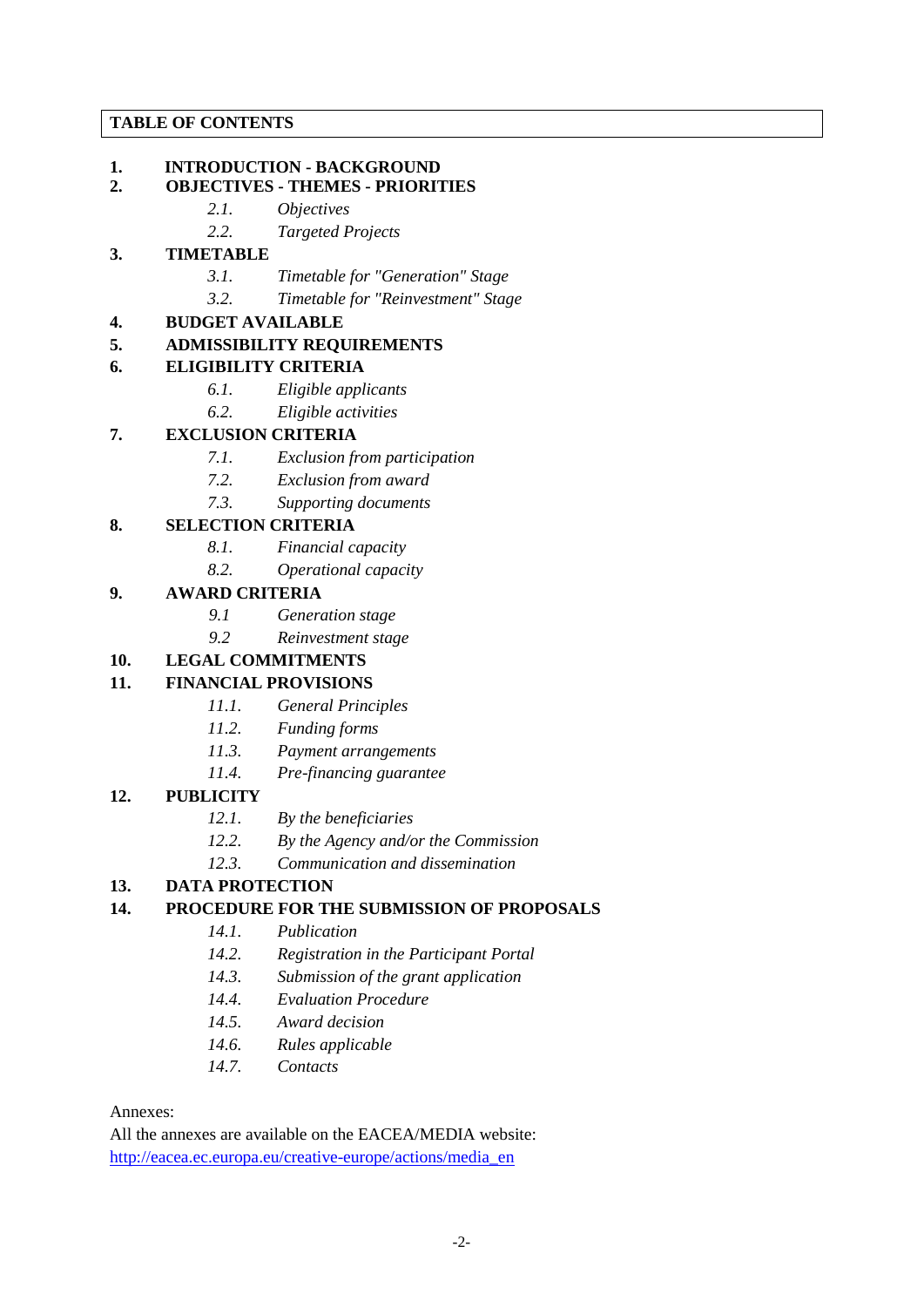# **1. INTRODUCTION – BACKGROUND**

These guidelines are based on Regulation No 1295/2013 of the European Parliament and of the Council of 11/12/2013 concerning the implementation of a programme of support for the European cultural and creative sector (CREATIVE EUROPE)<sup>[1](#page-2-0)</sup> and its corrigendum of  $27/06/2014^2$  $27/06/2014^2$ .

The European Commission is responsible for the implementation of the Creative Europe Programme and for the decision to grant individual European Union funds. The Education, Audiovisual and Culture Executive Agency hereafter "the Agency" manages the Culture and MEDIA Sub-programme on behalf and under the supervision of the European Commission.

General background information about the Creative Europe programme can be found on the following link: <http://ec.europa.eu/programmes/creative-europe/>

# **2. OBJECTIVES – THEMES – PRIORITIES**

#### **2.1. Objectives**

Within the specific objective of promoting transnational circulation, one of the priorities of the MEDIA Sub-programme is the following:

supporting theatrical distribution through transnational marketing, branding, distribution and exhibition of audiovisual works;

The MEDIA Sub-programme shall provide support for the following:

• establishing systems of support for the distribution of non-national European films through theatrical distribution and on all other platforms as well as for international sales activities, in particular the subtitling, dubbing and audio-description of audiovisual works.

# **2.2. Targeted projects**

The aim of the "Sales Agents" scheme is to encourage and support the wider transnational distribution of recent European films by providing funds to sales agents, based upon their performance on the market, for further reinvestment in new non-national European films.

The scheme also aims to encourage the development of links between the production and distribution sectors thus improving the competitive position of non-national European films and the competitiveness of European companies.

The "Sales Agents scheme" works in two phases :

1. The generation of a potential fund which will be calculated according to the performance of the company on the European market during the reference period.

<span id="page-2-0"></span> $1$  Published in the Official Journal of the European Union on the  $20/12/2013$  (OJ L347/221).

<span id="page-2-1"></span><sup>2</sup> Published in the Official Journal of the European Union on 27/06/2014 (OJ L 189/260)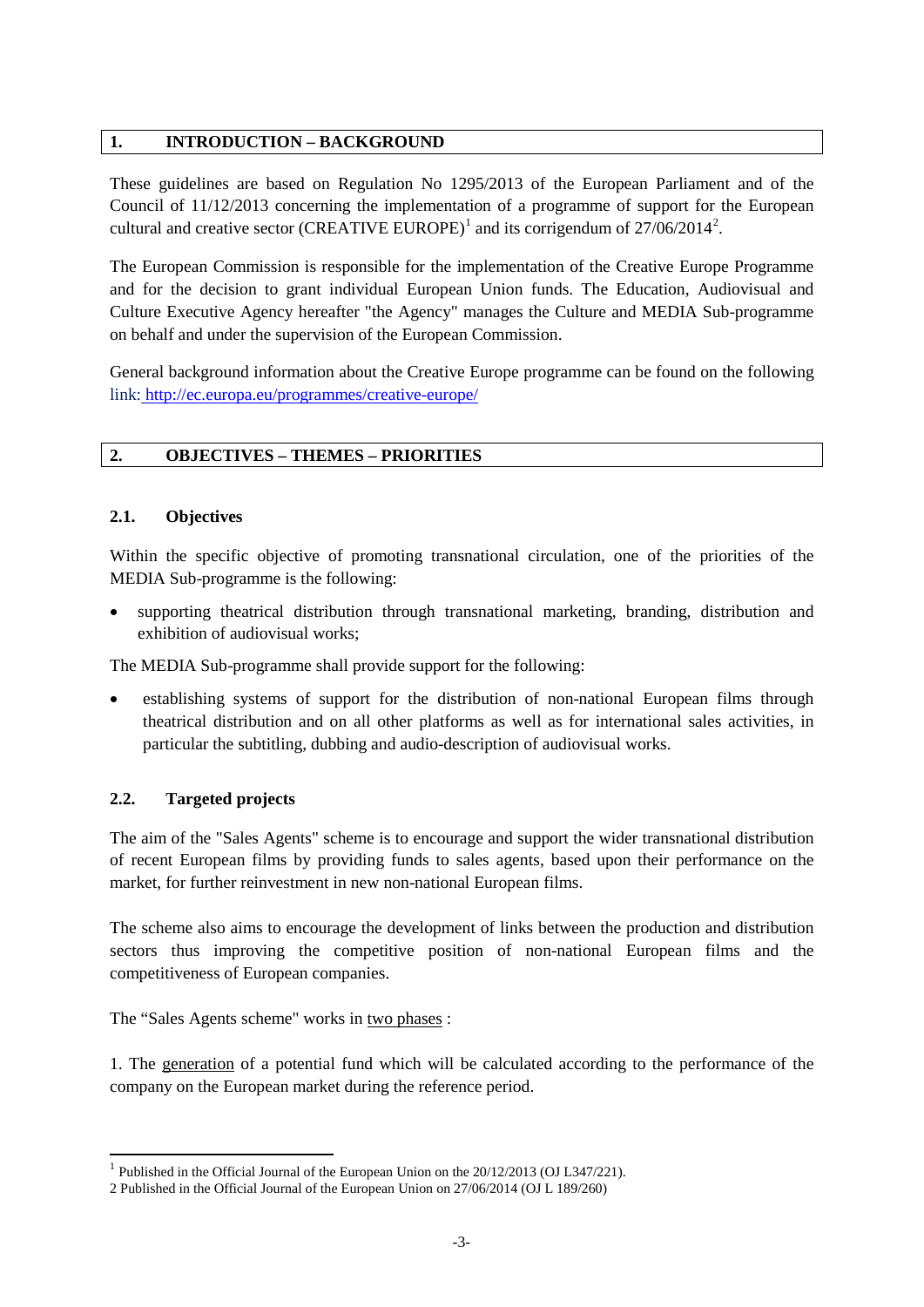2. Reinvestment of the potential fund: the potential fund thus generated by each company must be reinvested in :

- minimum guarantees or advances paid for the international sales rights on new European nonnational films;
- the promotion, marketing and advertising on the market of eligible non-national European films.

#### **3. TIMETABLE**

#### **3.1. Timetable for "Generation" Stage**

|               | <b>Stages</b>                                                     | Date or indicative period                                       |
|---------------|-------------------------------------------------------------------|-----------------------------------------------------------------|
| a)            | Publication of the call                                           | April 2016                                                      |
| b)            | Deadline for submitting applications                              | <b>Thursday 16th June 2016 - 12:00</b><br>(noon, Brussels Time) |
| $\mathbf{c})$ | Evaluation period                                                 | 7 months from deadline                                          |
| $\mathbf{d}$  | Information to applicants                                         | January 2017                                                    |
| e)            | Signature of grant agreement or notification of grant<br>decision | See reinvestment stage                                          |
| f             | Starting date of the action                                       | See reinvestment stage                                          |
| g)            | Duration of the action                                            | See reinvestment stage                                          |

As the completion of the process requires the prior completion of the Automatic Generation for the period (including the certification by the national authorities), an additional delay may occur if this process is held up.

#### **3.2. Timetable for "Reinvestment" Stage**

Reinvestment applications must be sent to the Agency by **Tuesday 3rd October 2017.**

They will be treated on a "first come – first served" basis. The potential fund which is not reinvested by the deadline will be lost.

#### • **Earliest start date of the action:**

The international sales contract/agreement with the producer can be signed at the earliest on **1st October 2016**.

#### • **Deadline for presentation of the reinvestment action:**

The reinvestment applications must be submitted to the Agency within 3 months of the signature of the international sales contract/agreement with the producer and no later than **3rd October 2017.**

# • **Information to applicants and signature of the Grant Agreement / Decision:**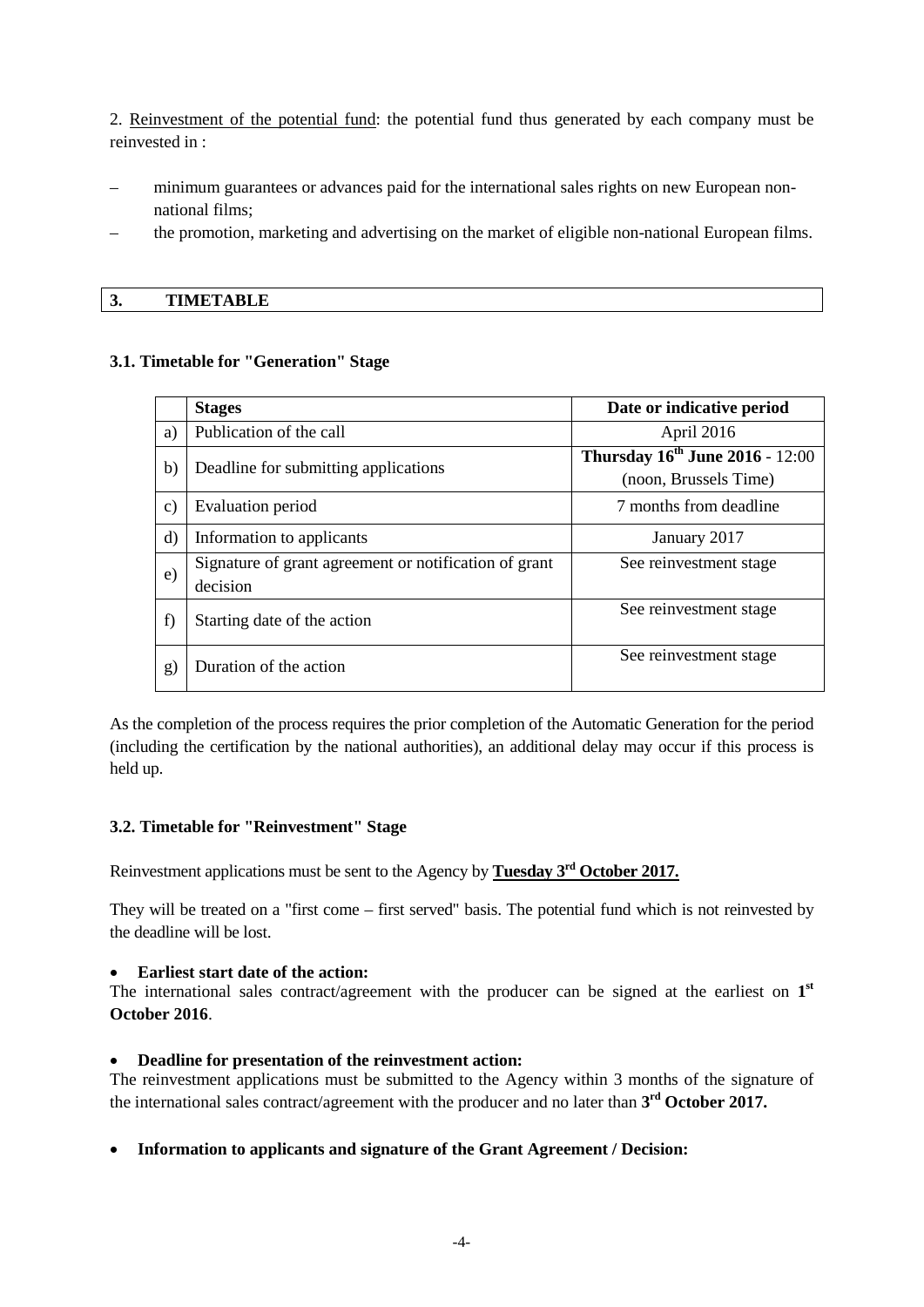The intention is to inform applicants of the outcome of the selection procedure no later than 16 weeks after the relevant submission date. However for submissions sent prior to the completion of the generation, an additional delay may occur.

Reinvestment actions agreed by the Agency will be the subject of a Grant Agreement / Decision between the beneficiary and the Agency setting out the terms and conditions of the financial contribution granted.

# • **Period of eligibility of costs:**

The period of eligibility of costs starts on the date of the signature of the international sales contract and ends 24 months after this date.

Only those costs incurred by the beneficiary during the period of eligibility of costs will be eligible.

However, if after the signing of the agreement and the start of the action it becomes impossible for the beneficiary, for fully justified reasons beyond his control, to complete the action within the scheduled period, an extension to the eligibility period may be granted. A maximum extension of 6 additional months may be granted if requested before the deadline specified in the agreement.

# **4. BUDGET AVAILABLE**

The total budget earmarked for the co-financing of projects is estimated at EUR 1.6M.

This amount is subject to the availability of the funds after the adoption of the budget for 2016 by the budgetary authority.

The Financial contribution of the EU cannot exceed 60% of the total eligible costs of the action.

The amount of the financial contribution to be awarded will be determined within the limits of the available budgetary resources and with regards to the cost and nature of each proposed action.

The beneficiary must guarantee the remaining financing.

"Generation": The total annual amount of potential funding available to each sales agent shall be determined on the basis of the recent European films sold by the sales agent in the reference period (2011- 2015).

In the case of "Reinvestment", the amount of the financial contribution awarded to each company is determined with respect to the cost and nature of each proposed reinvestment action (minimum guarantees and P&A costs) and the availability of the fund.

The Agency reserves the right not to distribute all the funds available.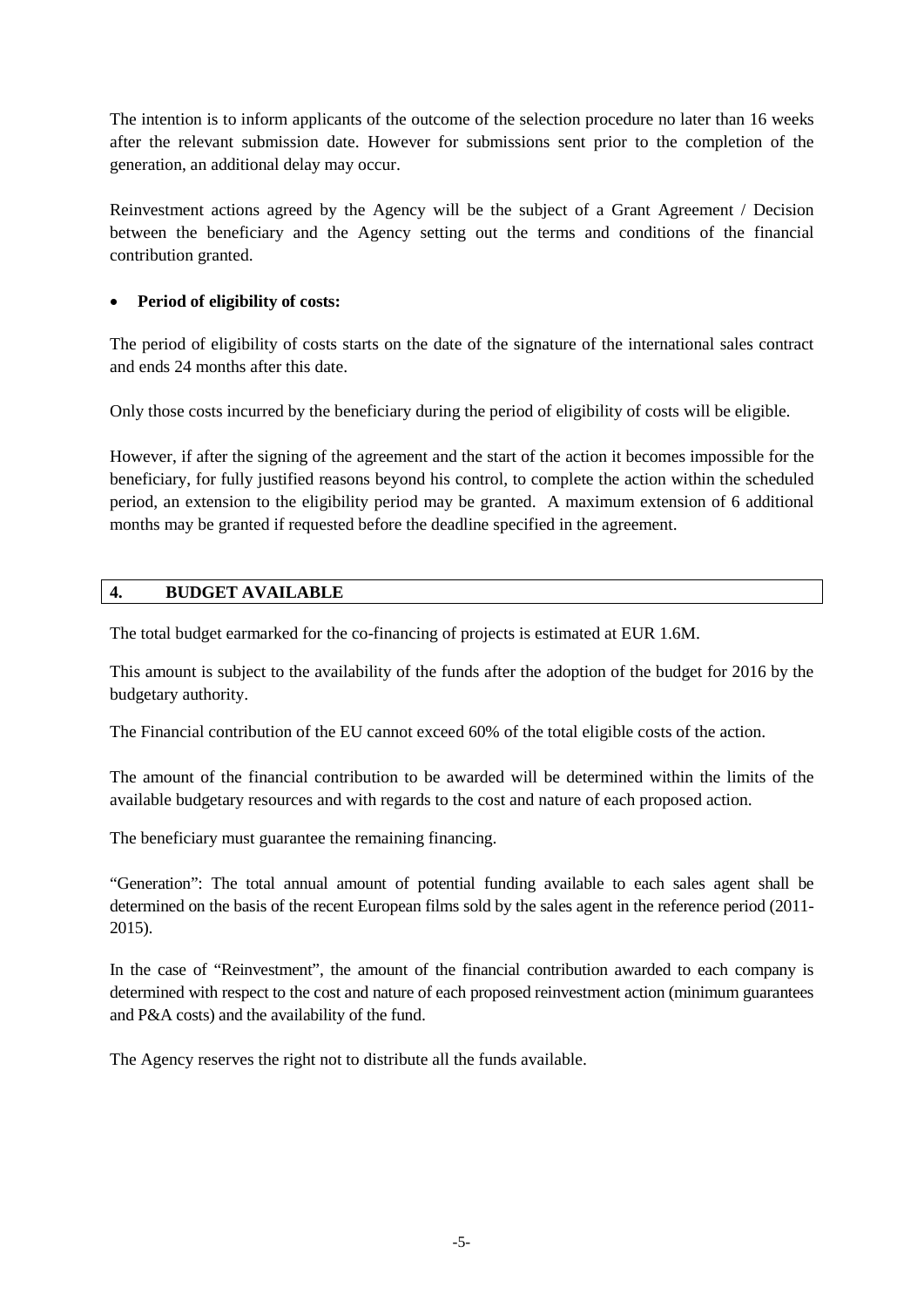#### **5. ADMISSIBILITY REQUIREMENTS**

Applications shall comply with the following requirements:

- they must be sent no later than the deadline for submitting applications referred to in section 3 of the present guidelines.
- they must be submitted using the online application form (see section 14 of the present guidelines)
- they must be drafted in one of the EU official languages, preferably in English or French

The application form must be accompanied by a balanced budget and all the other documents referred to in the application form. Failure to comply with those requirements will lead to the rejection of the application.

In order to submit an application, applicants must provide their Participant Identification Code (PIC) in the application form. The PIC can be obtained by registering the organisation in the Unique Registration Facility (URF) hosted in the Education, Audiovisual, Culture, Citizenship and Volunteering Participant Portal. The Unique Registration Facility is a tool shared by other services of the European Commission. If an applicant already has a PIC that has been used for other programmes (for example the Research programmes), the same PIC is valid for the present call for proposals.

The Participant Portal allows applicants, to upload or update the information related to their legal status and attach the requested legal and financial documents (see section 14.2 for more information).

#### **6. ELIGIBILITY CRITERIA**

Applications which comply with the following criteria will be subject of an in-depth evaluation.

#### **6.1. Eligible applicants**

The applicant company must be a European Sales Agent.

#### European company

Company established in one of the countries participating in the MEDIA Sub-programme and owned directly or by majority participation, by nationals from such countries.

Applications from legal entities established in one of the following countries are eligible as long as all conditions referred to in Article 8 of the Regulation establishing the Creative Europe Programme are met:

- − EU Member States;
- − Acceding countries, candidate countries and potential candidates benefiting from a pre-accession strategy, in accordance with the general principles and general terms and conditions for the participation of those countries in European Union programmes established in the respective Framework Agreements, Association Council Decisions or similar agreements;
- − EFTA countries which are members of the EEA, in accordance with the provisions of the EEA Agreement;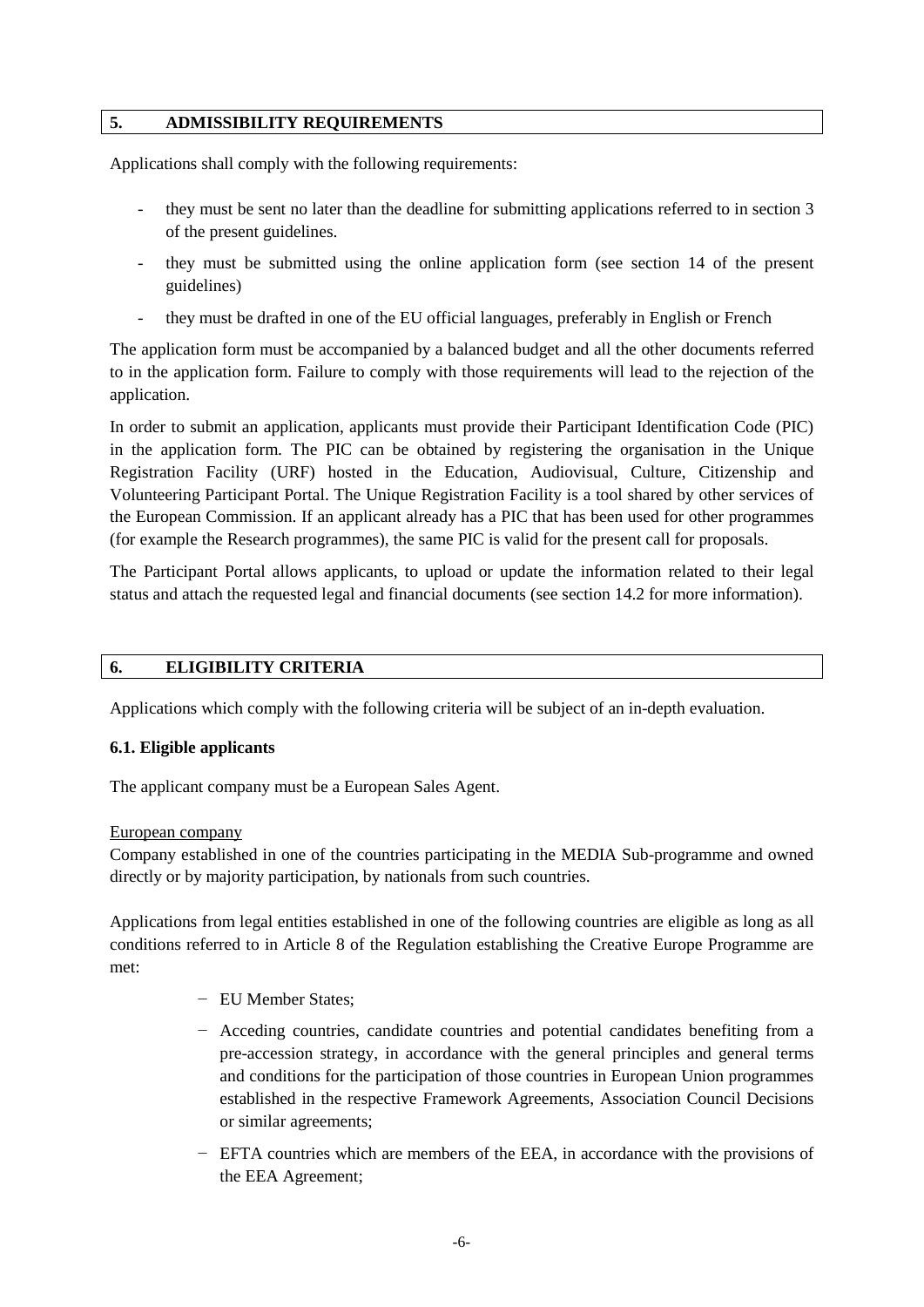- − The Swiss Confederation, on the basis of a bilateral agreement to be concluded with that country;
- − Countries covered by the European Neighbourhood Policy in accordance with the procedures established with those countries following the framework agreements providing for their participation in European Union programmes.

The Programme shall also be open for bilateral or multilateral cooperation actions targeted at selected countries or regions on the basis of additional appropriations paid by, and specific arrangements to be agreed upon with, those countries or regions.

The Programme shall permit cooperation and joint actions with countries not participating in the Programme and with international organisations which are active in the cultural and creative sectors such as UNESCO, the Council of Europe, the Organisation for Economic Cooperation and Development or the World Intellectual Property Organisation on the basis of joint contributions for the realisation of the Programme's objectives.

The Agency may select proposals from applicants in non EU countries, provided that, on the date of the award decision, agreements have been signed setting out the arrangements for the participation of those countries in the programme established by the Regulation referred to above.

(Updated list of countries that fulfil the conditions referred to in Article 8 of the Regulation and that the Commission has started negotiations with can be found on the following link:

#### https://eacea.ec.europa.eu/creative-europe/library/eligibility-organisations-non-eu-countries en)

For the implementation of the MEDIA sub-programme, and unless otherwise specified in the text below:

- the following countries are considered as countries with a low audiovisual production capacity: Albania, Austria, Belgium, Bosnia and Herzegovina, Bulgaria, Croatia, Cyprus, Czech Republic, Denmark, Estonia, Finland, Former Yugoslav Republic of Macedonia, Greece, Hungary, Ireland, Iceland, Latvia, Lithuania, Luxembourg, Malta, Montenegro, Norway, Netherlands, Poland, Portugal, Republic of Serbia, Romania, Slovakia, Slovenia, Sweden, and any other countries fulfilling the conditions set out above (Eligible countries).

- the following countries are considered as high production capacity countries: France, Germany, Italy, Spain, and United Kingdom.

European sales agents:

A European company acting as an intermediary agent for the producer, who specialises in the commercial exploitation of a film by marketing and licensing a film to distributors or other purchasers for foreign countries.

The sales agent must be appointed by the producer of the film by way of a written contract or agreement. A contract / agreement signed between a sales agent and a producer will be considered as an international sales contract / agreement only if it provides for the right of the sales agent to sell the film in **at least 10 countries** participating in the MEDIA Sub-programme.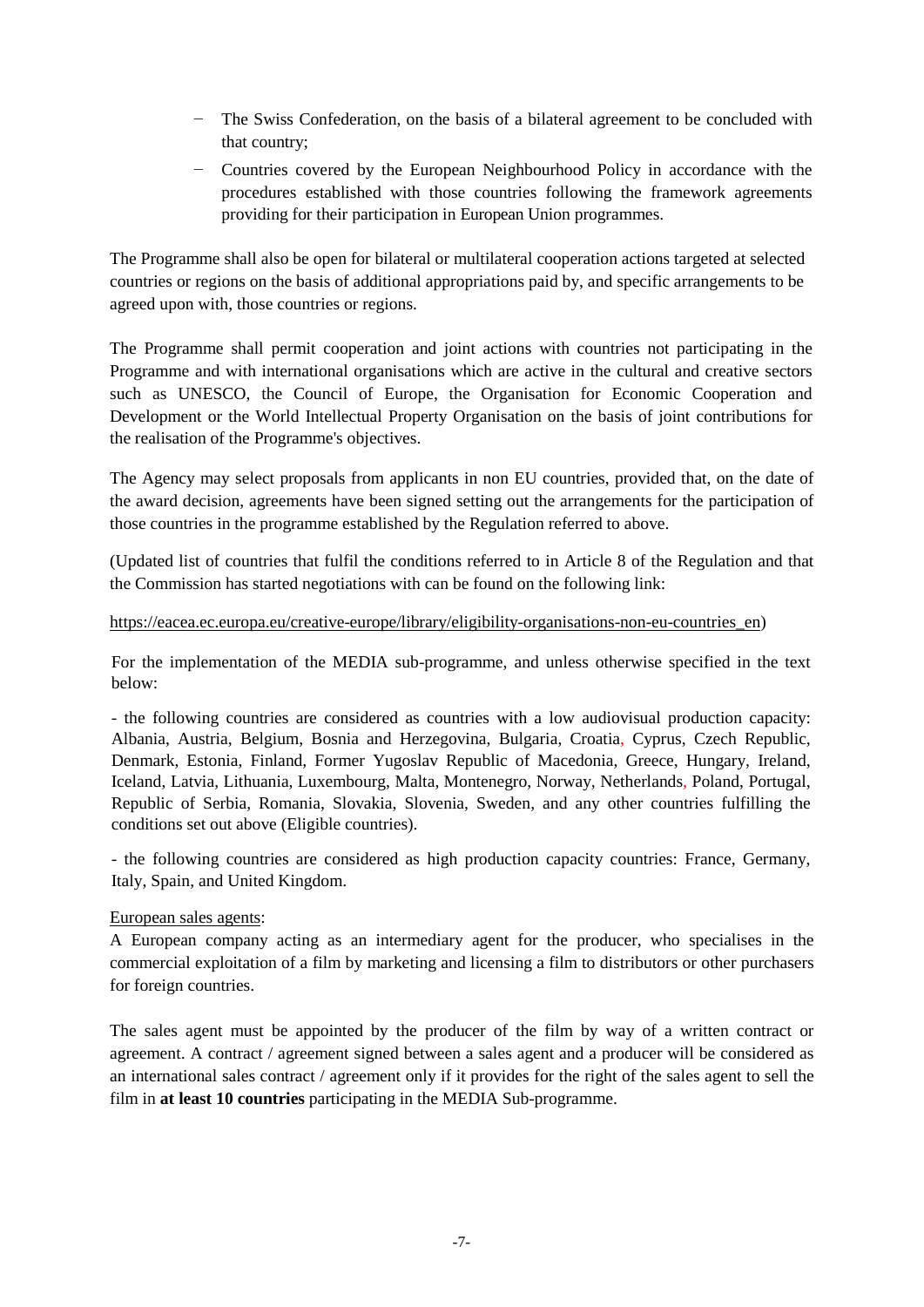# **6.2 Eligible activities**

# 1. Generation:

The generation of a potential fund, which will be calculated according to the international sales performance of the company on the European market in the reference period (2011-2015).

#### 2. Reinvestment:

Reinvestment of the potential fund thus generated by each company in:

- minimum guarantees or advances paid for the international sales rights on new European nonnational films (module 1);

- the promotion, marketing and advertising on the market of eligible non-national European films (module 2).

#### International sales:

Any commercial activity designed to promote and sell the exploitation rights to a cinematographic film on the marketplace, in particular to cinema distributors. This activity includes, inter alia :

- the negotiation and execution of contracts licensing the rights to exploit or exhibit the film;

- the promotion and advertising of the film in markets or festivals (screenings, advertising, promotional events)

- the design and dissemination towards potential buyers of promotional material for the film (EPK, stills, slides, "making-of", …)

- the design and dissemination towards the press (trade press or other) and the potential audience of the film of promotional material and information (web site, …).

# Cinema / Theatrical distribution:

Any commercial activity designed to bring to the attention of a wide audience a film for the purpose of exploitation in cinema theatres. Such activity may include aspects of the technical publishing of an audio-visual work (dubbing and subtitling, striking of prints, circulation of prints, etc.) as well as marketing and promotional activities (production of trailers and publicity material, the purchase of advertising space, the organisation of promotional events etc.).

The film must comply with the following criteria:

- it must be a work of fiction (including animated films) or documentary, with a minimum duration of 60 minutes;
- it must have its first copyright established in 2011 at the earliest;
- it must not consist of alternative content (operas, concerts, performances, etc.), advertising, pornographic or racist material or advocate violence;
- it must be majority produced by a producer or producers established in the countries participating in the MEDIA Sub-programme (see section 6.1). To be considered as the actual producers the production companies must be credited as such. Other elements such as creative control, ownership of exploitation rights and share of profits may also be taken into account to determine who the actual producer is; and
- it must be produced with the significant participation of professionals who are nationals/residents of countries participating in the MEDIA Sub-programme (see section 6.1). 'Significant participation' is defined as having more than 50% of the points on the basis of the table below, (e.g. having 10 or more points in the case of a work of fiction or the biggest share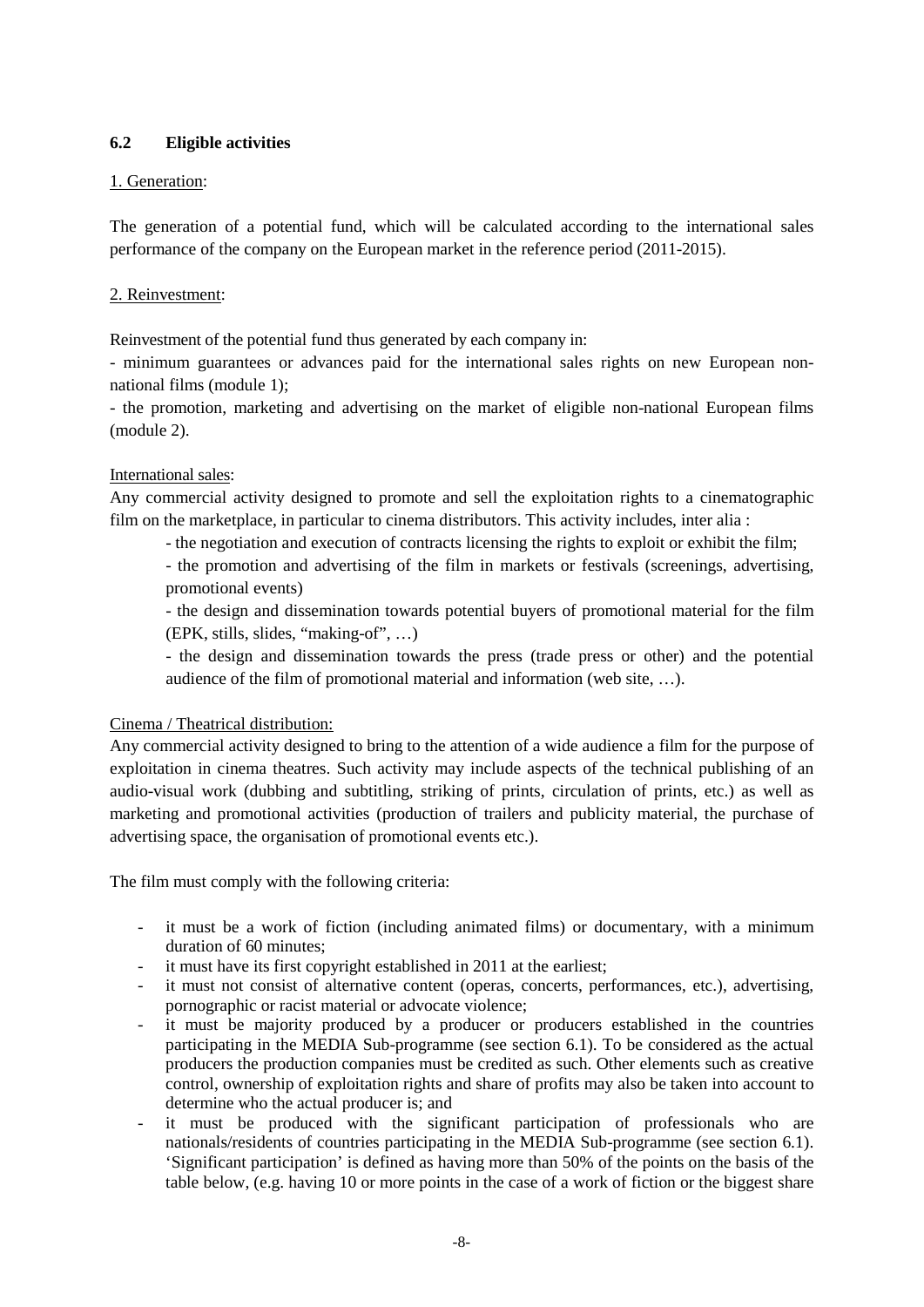| Nationals/residents of countries participating in | Points         |
|---------------------------------------------------|----------------|
| the MEDIA sub-programme                           |                |
| Director                                          | 3              |
| Scriptwriter                                      | 3              |
| Composer                                          | 1              |
| Actor 1                                           | $\overline{2}$ |
| Actor 2                                           | $\overline{2}$ |
| Actor 3                                           | $\overline{c}$ |
| <b>Production Design</b>                          |                |
| Director of Photography                           |                |
| Editor                                            |                |
| Sound                                             |                |
| Shooting location                                 |                |
| Laboratory                                        |                |
| Total                                             | 19             |

of points if the total is less than 19 as is normally the case for documentaries or animation films where all of the categories are not usually included in the credits):

# National / Non-national European film:

Countries participating in the MEDIA Sub-Programme are defined under section 6.1.

European films will be considered as "national" in that member state or country participating in the MEDIA Sub-programme whose nationals/residents have participated in the highest proportion in the making of the film, on the basis of the points table shown above. They will be considered as "nonnational" in all the other countries.

In the event of a tie (i.e. where the points are equal for a given nationality) the nationality of the director (or the following talent in the above list) shall be decisive.

Only applications that fulfil the eligibility criteria will be considered for a grant. If an application is deemed ineligible, a letter indicating the reasons will be sent to the applicant.

# **7. EXCLUSION CRITERIA**

# **7.1. Exclusion from participation**

An applicant will be excluded from participating in calls for proposals procedure, if it is in any of the following situations:

a) it is bankrupt, subject to insolvency or winding up procedures, its assets are being administered by a liquidator or by a court, it is in an arrangement with creditors, its business activities are suspended or it is in any analogous situation arising from a similar procedure provided for under national legislation or regulations;

b) it has been established by a final judgement or a final administrative decision that the applicant is in breach of its obligations relating to the payment of taxes or social security contributions in accordance with the law of the country in which it is established, with those of the country in which the authorising officer is located or those of the country of the implementation of the grant;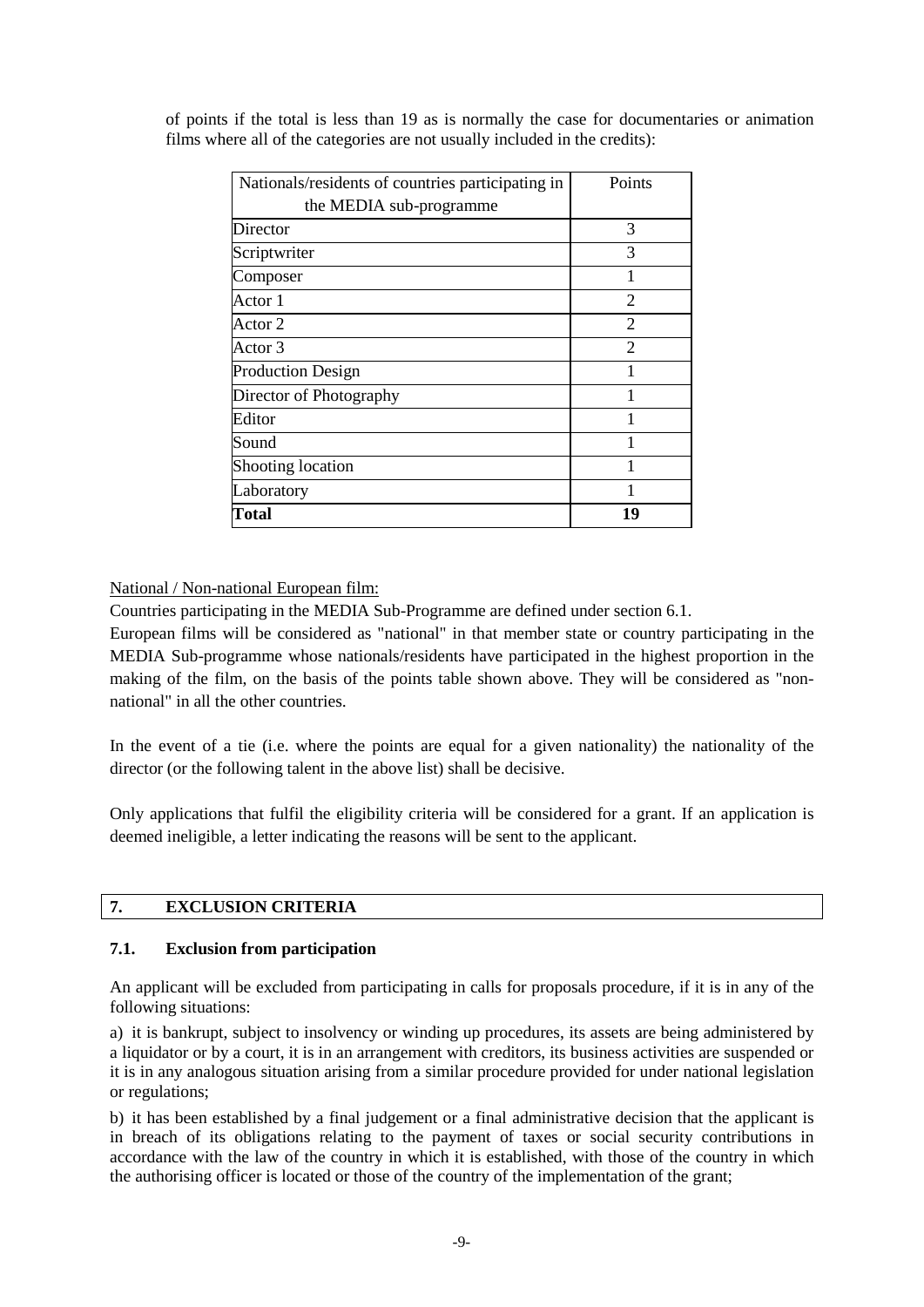c) it has been established by a final judgement or a final administrative decision that the applicant is guilty of grave professional misconduct by having violated applicable laws or regulations or ethical standards of the profession to which the applicant belongs, or by having engaged in any wrongful conduct which has an impact on its professional credibity where such conduct denotes wrongful intent or gross negligence, including, in particular, any of the following:

(i) fraudulently or negligently misrepresenting information required for the verification of the absence of grounds for exclusion or the fulfilment of selection criteria or in the performance of a contract, a grant agreement or a grant decision;

(ii) entering into agreement with other persons with the aim of distorting competition;

(iii) violating intellectual property rights;

(iv) attempting to influence the decision-making process of the Agency during the award procedure;

(v) attempting to obtain confidential information that may confer upon it undue advantages in the award procedure;

d) it has been established by a final judgement that the applicant is guilty of any of the following:

(i) fraud, within the meaning of Article 1 of the Convention on the protection of the European Communities' financial interests, drawn up by the Council Act of 26 July 1995;

(ii) corruption, as defined in Article 3 of the Convention on the fight against corruption involving officials of the European Communities or officials of EU Member States, drawn up by the Council Act of 26 May 1997, and in Article 2(1) of Council Framework Decision 2003/568/JHA, as well as corruption as defined in the legal provisions of the country where the authorising officer is located, the country in which the applicant is established or the country of the implementation of the grant;

(iii) participation in a criminal organisation, as defined in Article 2 of Council Framework Decision 2008/841/JHA;

iv) money laundering or terrorist financing, as defined in Article 1 of Directive 2005/60/EC of the European Parliament and of the Council;

(v) terrorist-related offences or offences linked to terrorist activities, as defined in Articles 1 and 3 of Council Framework Decision 2002/475/JHA, respectively, or inciting, aiding, abetting or attempting to commit such offences, as referred to in Article 4 of that Decision;

(vi) child labour or other forms of trafficking in human beings as defined in Article 2 of Directive 2011/36/EU of the European Parliament and of the Council;

e) it has shown significant deficiencies in complying with the main obligations in the performance of a contract, a grant agreement or a grant decision financed by the Union's budget, which has led to its early termination or to the application of liquidated damages or other contractual penalties, or which has been discovered following checks, audits or investigations by an Authorising Officer, OLAF or the Court of Auditors;

f) it has been established by a final judgment or final administrative decision that the applicant has committed an irregularity within the meaning of Article 1(2) of Council Regulation (EC, Euratom) No 2988/95;

g) in the absence of a final judgement or where applicable a final administrative decision, the applicant is in one of the cases provided in (c) to (f) above based on :

facts established in the context of audits or investigations carried out by the Court of Auditors, OLAF or internal audit, or any other check, audit or control performed under the responsibility of an authorising officer of an EU institution, of a European office or of an EU agency or body;

ii. non-final administrative decisions which may include disciplinary measures taken by the competent supervisory body responsible for the verification of the application of standards of professional ethics;

iii. decisions of the ECB, the EIB, the European Investment Fund or international organisations;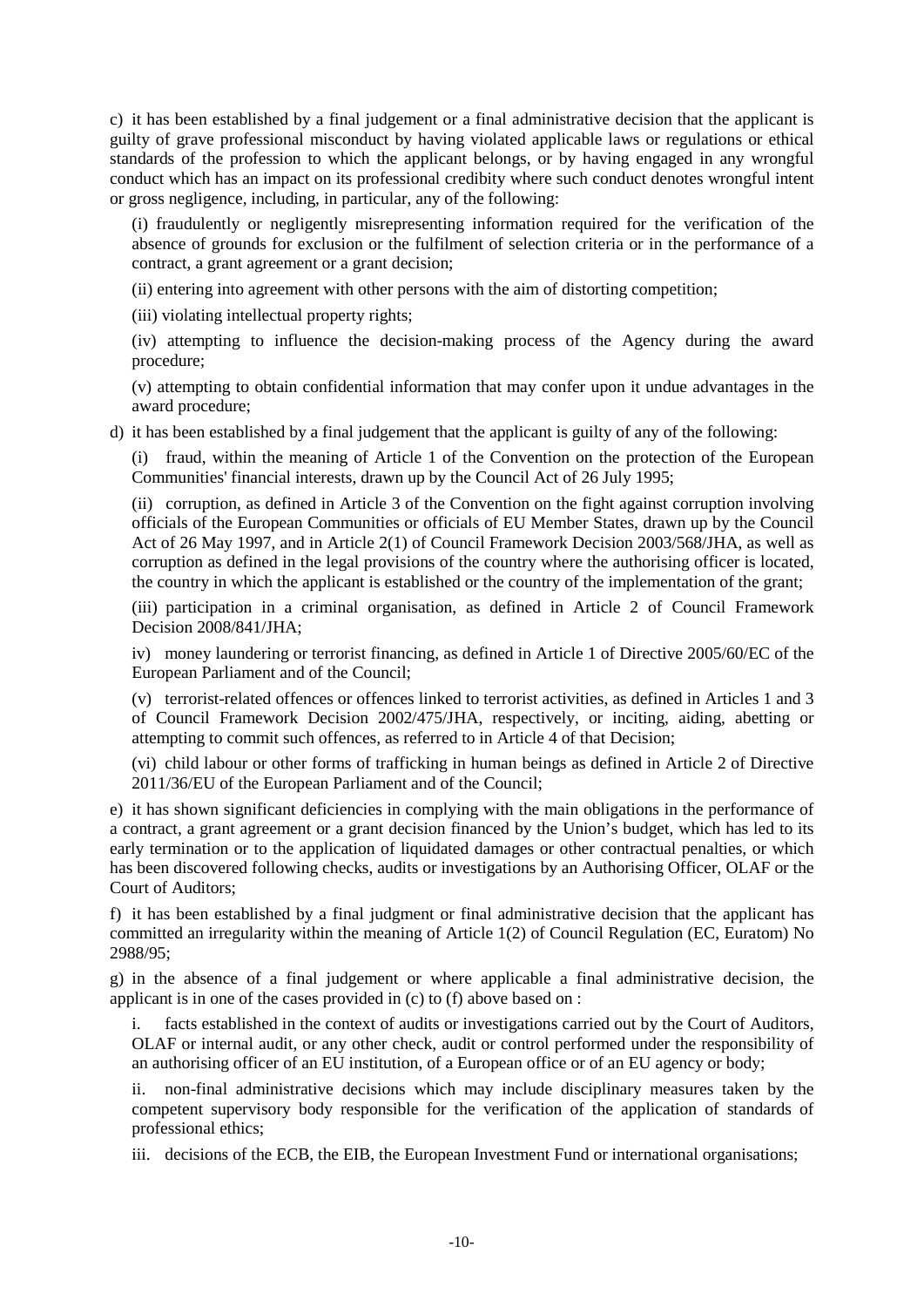iv. decisions of the Commission relating to the infringement of the Union's competition rules or of a national competent authority relating to the infringement of Union or national competition law.

v. decisions of exclusion by an authorising officer of an EU institution, of a European office or of an EU agency or body.

(h) where a person who is a member of the administrative, management or supervisory body of the applicant, or who has powers of representation, decision or control with regard to that applicant (this covers the company directors, members of the management or supervisory bodies, and cases where one person holds a majority of shares), is in one or more of the situations referred to in points (c) to (f) above.

(i) where a natural or legal person that assumes unlimited liability for the debts of that applicant is in one or more of the situations referred to in point (a) or (b) above.

If an applicant is in one of the situations of exclusion listed above, it should indicate the measures it has taken to remedy the exclusion situation, thus demonstrating its reliability. They may include e.g. technical, organisational and personnel measures to prevent further occurrence, compensation of damage or payment of fines. This does not apply for the situations referred in point (d) of this section.

#### **7.2. Rejection from the award procedure**

An applicant will not be awarded a grant for this procedure if

(a) it is in an exclusion situation established in accordance with the above section 7.1;

(b) it has misrepresented the information required as a condition for participating in the procedure or has failed to supply that information;

(c) it was previously involved in the preparation of a call for proposals where this entails a distortion of competition that cannot be remedied otherwise.

Rejection from this procedure and administrative sanctions (exclusion or financial penalty) may be imposed on applicants or affiliated entities where applicable, if any of the declarations or information provided as a condition for participating in this procedure prove to be false.

The applicants should be informed that the Agency may publish on its internet site the following information related to the exclusion and, where applicable, the financial penalty in the cases referred to in points (c), (d), (e) and (f) of the section  $7.1^3$  $7.1^3$ :

(a) the name of the applicant concerned;

(b) the exclusion situation;

 $\ddot{\phantom{a}}$ 

(c) the duration of the exclusion and/or the amount of the financial penalty.

<span id="page-10-0"></span><sup>&</sup>lt;sup>3</sup> This information shall not be published in any of the following circumstances:

<sup>(</sup>a) where it is necessary to preserve the confidentiality of an investigation or of national judicial proceedings;

<sup>(</sup>b) where publication would cause disproportionate damage to the applicant concerned or would otherwise be disproportionate on the basis of the proportionality criteria and to the amount of the financial penalty;

<sup>(</sup>c) where a natural person is concerned, unless the publication of personal data is exceptionally justified, inter alia, by the seriousness of the conduct or its impact on the Union's financial interests. In such cases, the decision to publish the information shall duly take into consideration the right to privacy and other rights provided for in Regulation (EC) No 45/2001.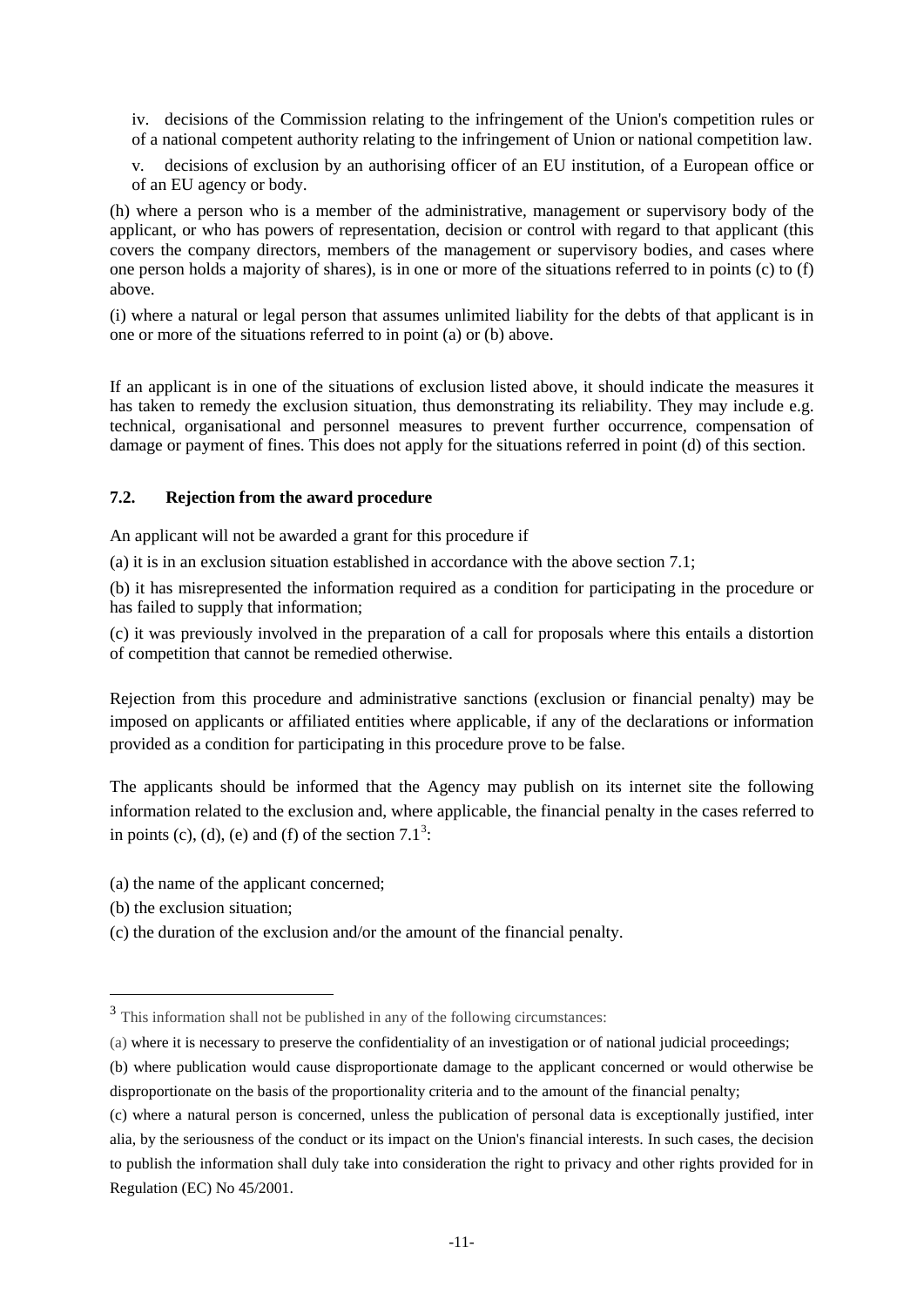In case of a preliminary classification in law (i.e. absence of a final judgement or a final administrative decision), the publication shall indicate that there is no final judgment or final administrative decision. In those cases, information about any appeals by the applicant, their status and their outcome, as well as any revised decision of the authorised officer, shall be published without delay. Where a financial penalty has been imposed, the publication shall also indicate whether that penalty has been paid.

The decision to publish the information is taken by the Agency either following the relevant final judgment, final administrative decision or preliminary classification in law, as the case may be. That decision shall take effect three months after its notification to the economic operator.

The information published shall be removed as soon as the exclusion has come to an end. In the case of a financial penalty, the publication shall be removed six months after payment of that penalty. In accordance with Regulation (EC) No 45/2001, where personal data is concerned, the Agency shall inform the applicant of its rights under the applicable data protection rules and of the procedures available for exercising those rights.

# **7.3. Supporting documents**

Applicants must sign a declaration on their honour certifying that they are not in one of the situations referred to in the above sections 7.1. and 7.2, filling in the relevant form attached to the application form accompanying the call for proposals. If applicable, the relevant documentary evidence which appropriately illustrates any remedial measures taken should be provided in annex to this declaration. [https://eacea.ec.europa.eu/creative-europe/funding/distribution-support-sales-agents-2016\\_en](https://eacea.ec.europa.eu/creative-europe/funding/distribution-support-sales-agents-2016_en)

# **8. SELECTION CRITERIA**

Applicants must submit a declaration on their honour, completed and signed, attesting to their status as a legal person and to their financial and operational capacity to complete the proposed activities.

# **8.1. Financial capacity**

Applicants must have stable and sufficient sources of funding to maintain their activity throughout the period during which the action is being carried out or the year for which the grant is awarded and to participate in its funding. The applicants' financial capacity will be assessed on the basis of the following supporting documents to be submitted with the application:

- a) Low value grants ( $\leq$  EUR 60 000):
	- a declaration on their honour.
- b) Grants  $>$  EUR 60 000:
	- a declaration on their honour
	- the financial statements (including the balance sheet, the profit and loss accounts and the annexes) of the  $[two]^4$  $[two]^4$  two financial years for which the accounts have been closed
	- financial capacity form provided for in the application form, filled in with the relevant statutory accounting figures, in order to calculate the ratios as detailed in the form.
- c) Grants for an action  $>$  EUR 750 000 in addition to the above:

<span id="page-11-0"></span><sup>&</sup>lt;sup>4</sup> Based on a risk analysis of the action, the RAO will determine whether this information will be required only for the last one or two financial years for which the accounts have been closed.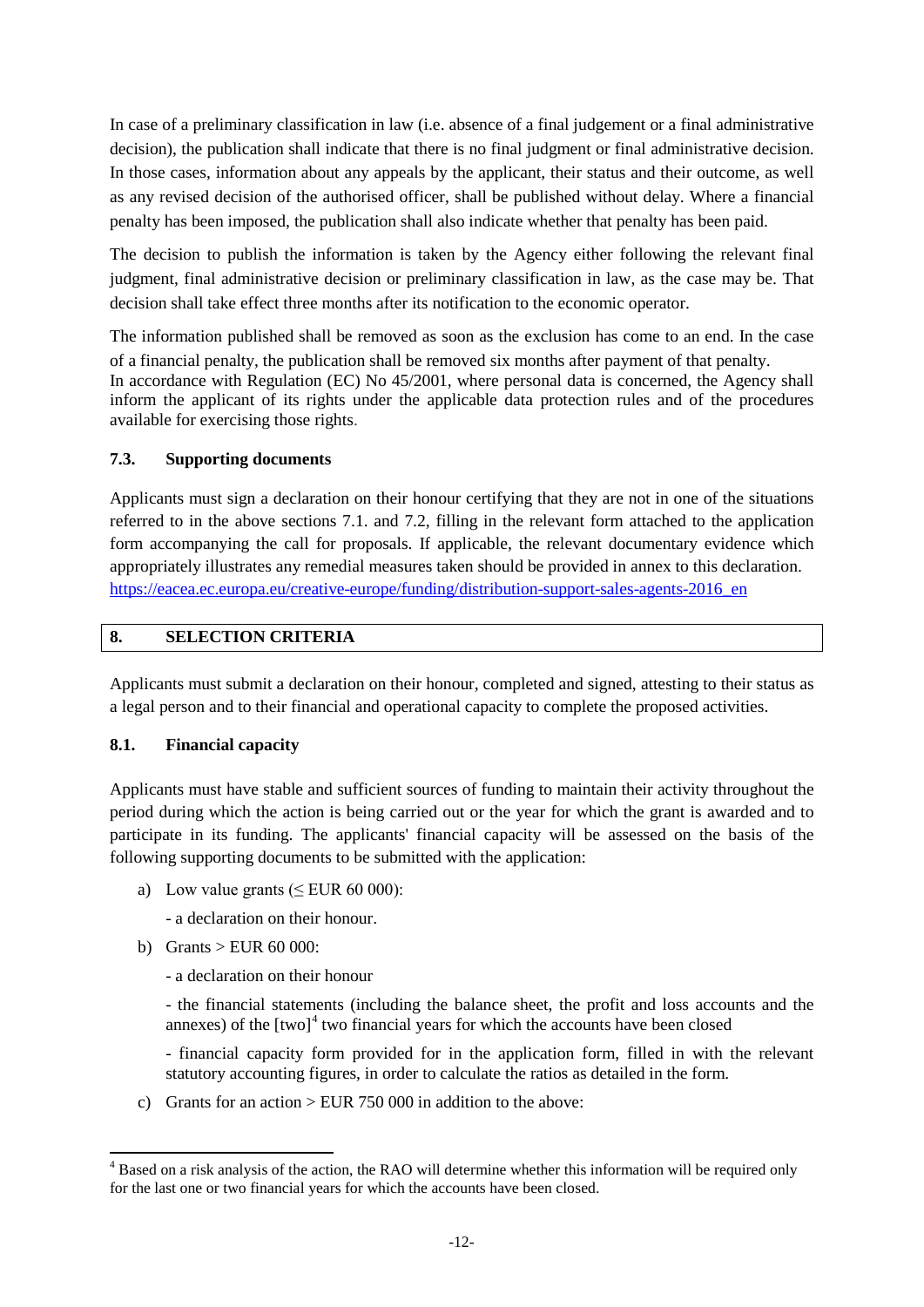- an audit report produced by an approved external auditor certifying the accounts for the last financial year available.

On the basis of the documents submitted, if the Agency considers that financial capacity is not satisfactory, it may:

- request further information:
- propose a grant agreement without pre-financing;
- propose a grant agreement with a pre-financing covered by a bank guarantee (see section 11.4 below);
- propose a grant agreement without pre-financing but an interim payment based on expenses already occurred.
- reject the application.

#### **8.2 Operational capacity**

Applicants must have the professional competencies as well as appropriate qualifications necessary to complete the proposed action. In this respect, applicants have to submit a declaration on their honour, and, for those applying for a grant above EUR 60.000 the following supporting documents:

- the curriculum vitae of the legal representative of the company
- the curriculum vitae of the Head of International Sales (if they are not the same person);

The documents and forms required under section 8.1 and 8.2 should be provided at least once per year for the Cinema Selective, the Cinema Automatic and the Sales Agents schemes.

# **9. AWARD CRITERIA**

# **9.1. Generation Stage**

A potential fund will be attributed to eligible European sales agents on the basis of their performance on the European markets (i.e. countries participating in the MEDIA Sub-programme) in the reference period (2011-2015).

The support will take the form of a potential fund available to sales agents for further investments in recent non-national European films.

Within the limit of the budgetary resources available, the potential fund available for each Sales Agent will be calculated on the following basis:

#### A. Step 1.

The applicant sales agent shall provide evidence of its activity as a sales agent for European cinematographic films. To this end, the sales agent shall prove that:

it was, between  $01/01/2011$  and  $31/12/2015$ , the appointed sales agent of **at least 8 eligible European films** (**of which** at least **1 non-national** film), for which the agreement with the producer provided the right to sell the film in at least 10 countries participating to the MEDIA Sub-programme; the mandate must be signed and take effect within the reference period,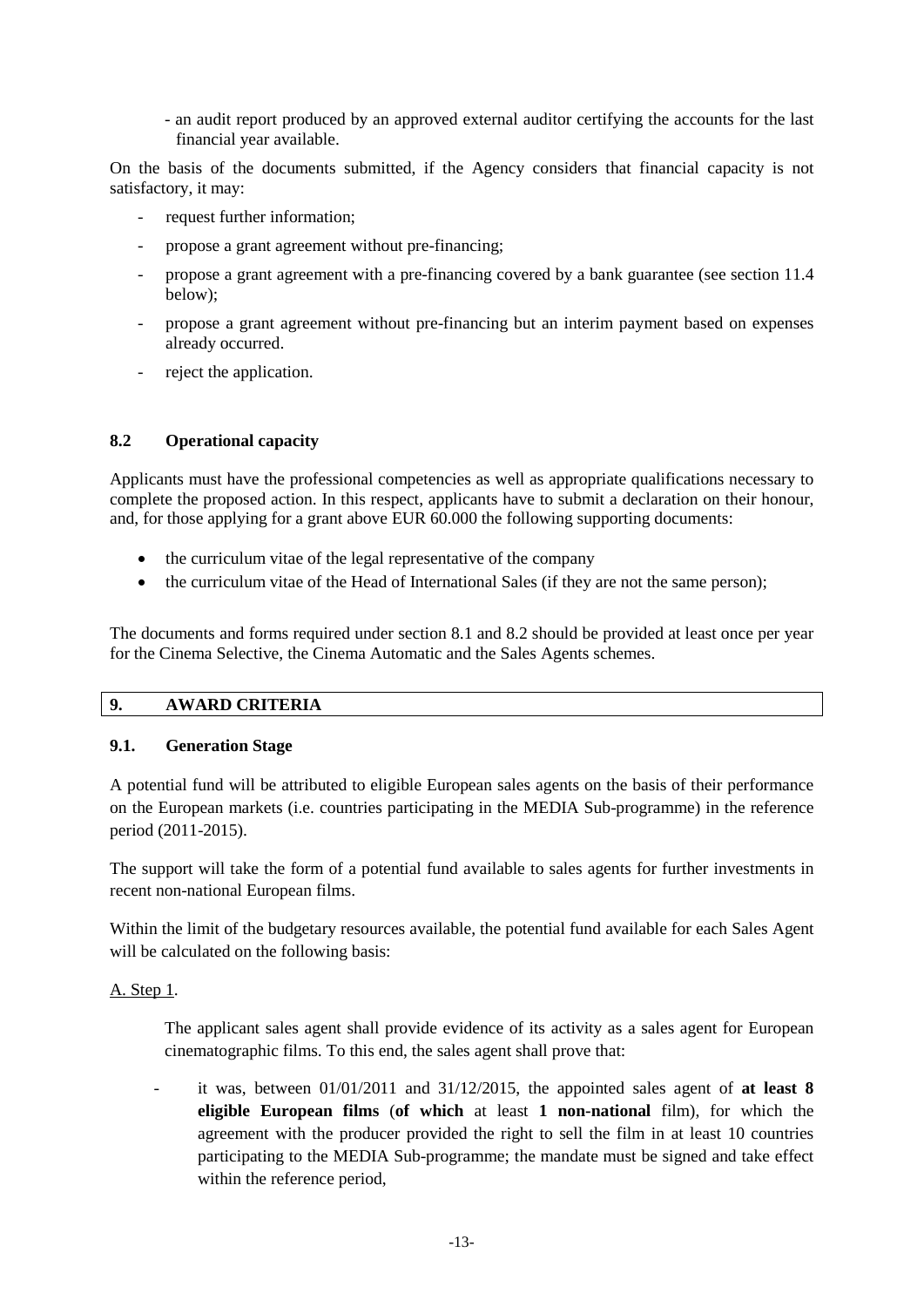- **and** that, **during the same period**, for **at least 3 of these films in at least 3 countries** participating in the MEDIA Sub-programme, outside the country of origin of the films there was a theatrical release as evidenced by distributor declarations to the Automatic scheme of the MEDIA Sub-programme.

In exceptional circumstances where the national theatrical release has not been reported to the Automatic scheme, the declaration of the applicant sales agent may be accepted in the event that it is accompanied by independent proof which can reasonably be verified by the Agency.

If this first step is successfully completed, the sales agent shall be entitled to a potential support of **EUR 20.000,00.**

B. Step 2.

If (and only if) the applicant sales agent has completed successfully the conditions set out for the first step, an additional potential fund will be calculated on the basis of **the total potential fund generated under the latest call of the Cinema Automatic scheme for theatrical distribution** by the non-national films:

- 20 % for films from countries with a high production capacity (DE, ES, FR, IT, UK);
- 30 % for films coming from other countries with a low production capacity;

The amounts indicated above are provisional and may be subject to modification depending upon the budgetary resources available.

Shall the sum of generated funds exceed 3M€ under the call, the potential fund generated under Step 2 will be reduced proportionally.

Following the calculation of the potential fund generated, the Agency will inform each beneficiary of the amount of potential Fund available for reinvestment.

The generation stage is a method to calculate a maximum potential fund to be reinvested in new projects depending upon the budget available. The notification to the sales agent of the potential Fund generated does not constitute a claim on the European Commission/Agency.

All other information supplied shall be treated as confidential.

# **9.2 Reinvestment Stage**

The fund generated may only be used through reinvestment projects.

The potential Fund can be reinvested in:

Module 1: Minimum Sales Guarantees for eligible **non-national** European films

Module 2: Promotion and marketing costs for eligible **non-national** European films

The potential Fund can be reinvested in one or several films. Reinvestments in Module 1 (MG) and in Module 2 (promotion costs) for the same film are allowed.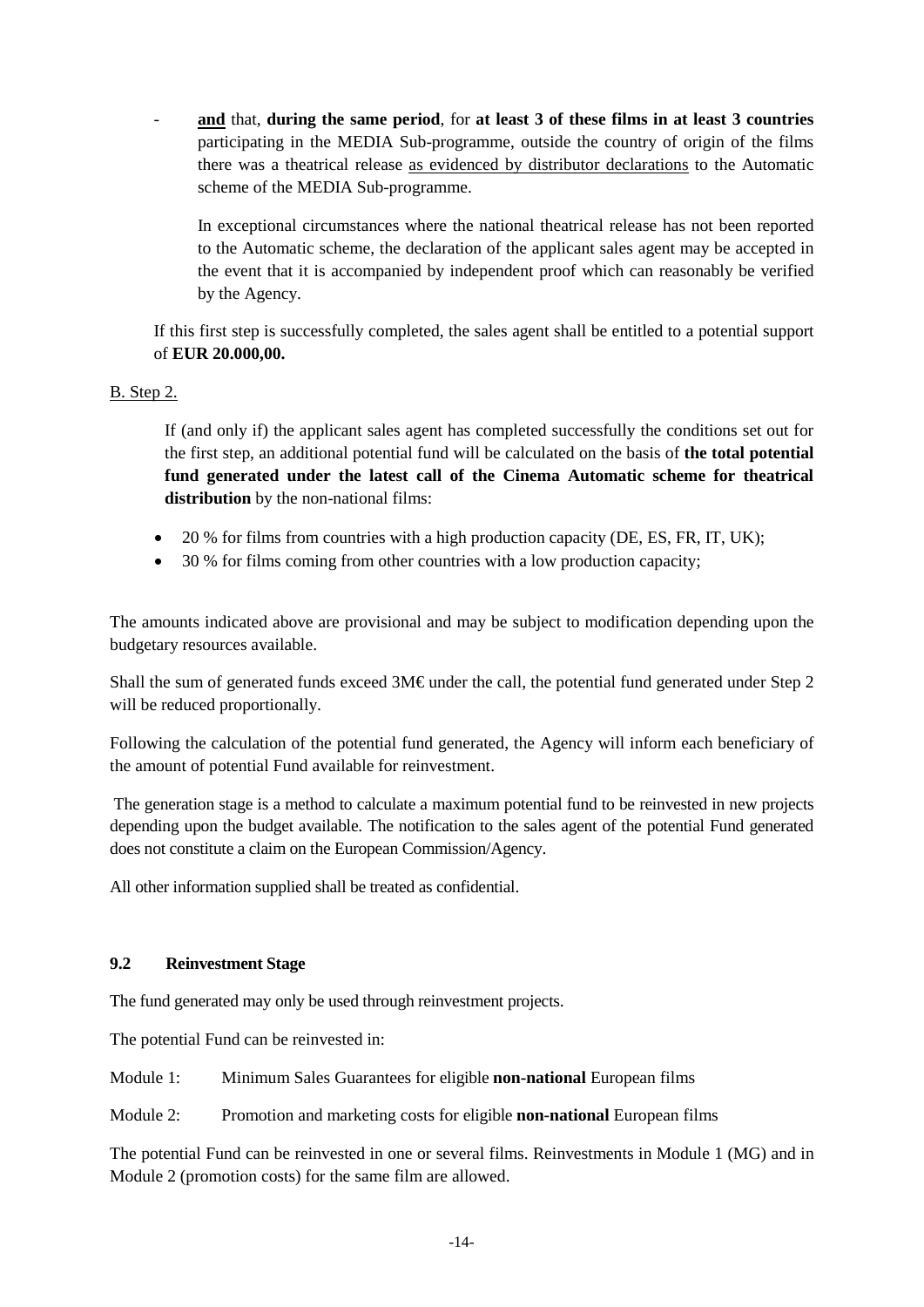Reinvestment projects will only be processed by the Agency after the letter informing the beneficiary of the amount of the potential fund has been sent. Reinvestment projects will be treated on the basis and within the limits of the fund generated by the sales agent as calculated and notified by the Agency. Reinvestment projects must be approved by the Agency.

Combining funds generated by different reference years and under different calls into a single reinvestment project is not permitted, which means that the last request for a financial contribution to a reinvestment project will be limited to the balance of the current fund.

The award of a potential fund does not constitute an undertaking to support the reinvestment projects. Reinvestment projects approved by the Agency will be the subject of a grant agreement or grant decision setting out the terms and conditions of the financial contribution granted.

#### *Amount of the financial contribution to a reinvestment project*

The amount of the fund that may be requested for a given reinvestment project may not exceed a certain percentage of the total cost of the proposed reinvestment project, defined in the following table:

| Maximum percentage of the reinvestment project's costs to be covered by the fund                    |      |  |
|-----------------------------------------------------------------------------------------------------|------|--|
| Module 1 (MG): Sales agreement signed before completion of the<br>principal photography of the film | 60%  |  |
| Module 1 (MG) : Sales agreement signed after completion of the<br>principal photography of the film | 50 % |  |
| Module $2(P&A)$                                                                                     | 50 % |  |

# **10. LEGAL COMMITMENTS**

In the event of a grant awarded by the Agency, a grant agreement or a grant decision drawn up in euro and detailing the conditions and level of funding, will be sent to the beneficiary, as well as the procedure in view to formalise the obligations of the parties.

- Agreement (**in case of beneficiaries established outside the European Union**): the 2 copies of the original agreement must be signed first by the beneficiary and returned to the Agency immediately. The Agency will sign them last.
- Decision (**in case of beneficiaries established within the European Union**): the grant decision must not be returned to the Agency. The general conditions applicable to the decision are available in the 'Documents register' of the Agency website (Calls for proposals II.a) [https://eacea.ec.europa.eu/about-eacea/document-register\\_en](https://eacea.ec.europa.eu/about-eacea/document-register_en)

As regards grant decisions, beneficiaries understand that:

**Submission of a grant application implies acceptance of these General Conditions. These General Conditions bind the beneficiary to whom the grant is awarded and shall constitute an annex to the grant decision**.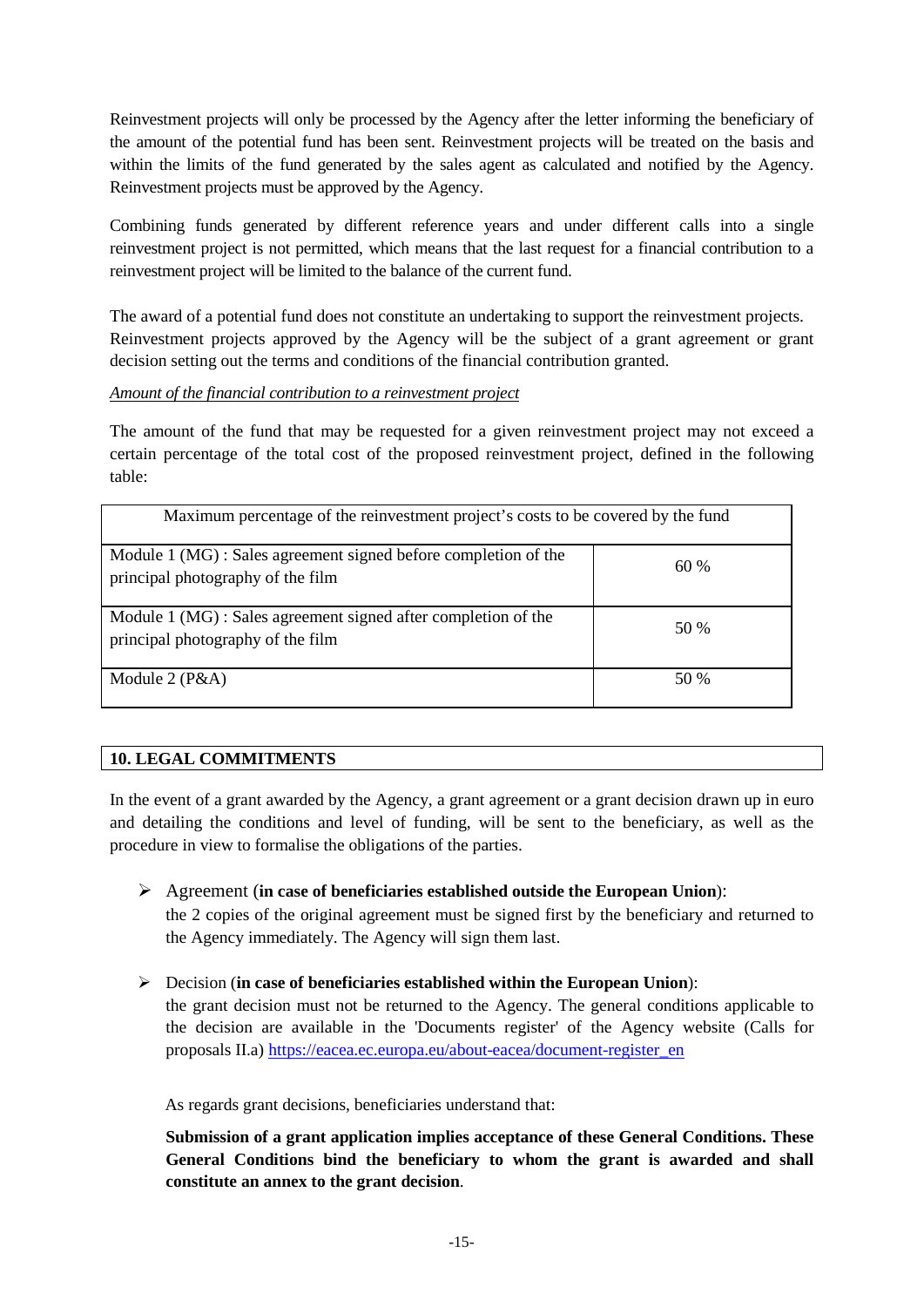Please note that the award of a grant does not establish an entitlement for subsequent years.

#### **11. FINANCIAL PROVISIONS**

#### **11.1. General Principles**

#### a) Non-cumulative award

An action may only receive one grant from the EU budget.

In no circumstances shall the same costs be financed twice by the Union budget. To ensure this, applicants shall indicate in the application form the sources and amounts of Union funding received or applied for the same action or part of the action or for its functioning during the same financial year as well as any other funding received or applied for the same action.

Subsidised actions may not benefit from Eurimages funding for the same activity (Eurimages. i.e. European cinema support from the Council of Europe).

#### b) Non-retroactivity

No grant may be awarded retrospectively for actions already completed.

A grant may be awarded for an action which has already begun only where the applicant can demonstrate the need to start the action before the grant agreement is signed or the grant decision is notified. In such cases, costs eligible for financing must be incurred during the period of eligibility set out in section 3.2.

# c) Co-financing

Co-financing means that the resources which are necessary to carry out the action may not be entirely provided by the EU grant.

Co-financing of the action may take the form of:

- − the beneficiary's own resources,
- − income generated by the action,
- − financial contributions from third parties.
- d) Balanced budget

The estimated budget of the action is to be attached to the application form. It must have revenue and expenditure in balance, including the requested MEDIA grant.

The budget must be drawn up in euros.

Applicants which foresee that costs will not be incurred in euros shall use the exchange rate published on the Infor-euro website available at:

[http://ec.europa.eu/budget/contracts\\_grants/info\\_contracts/inforeuro/inforeuro\\_en.cfm](http://ec.europa.eu/budget/contracts_grants/info_contracts/inforeuro/inforeuro_en.cfm) and applicable on the month of the reinvestment application.

# e) Implementation contracts/subcontracting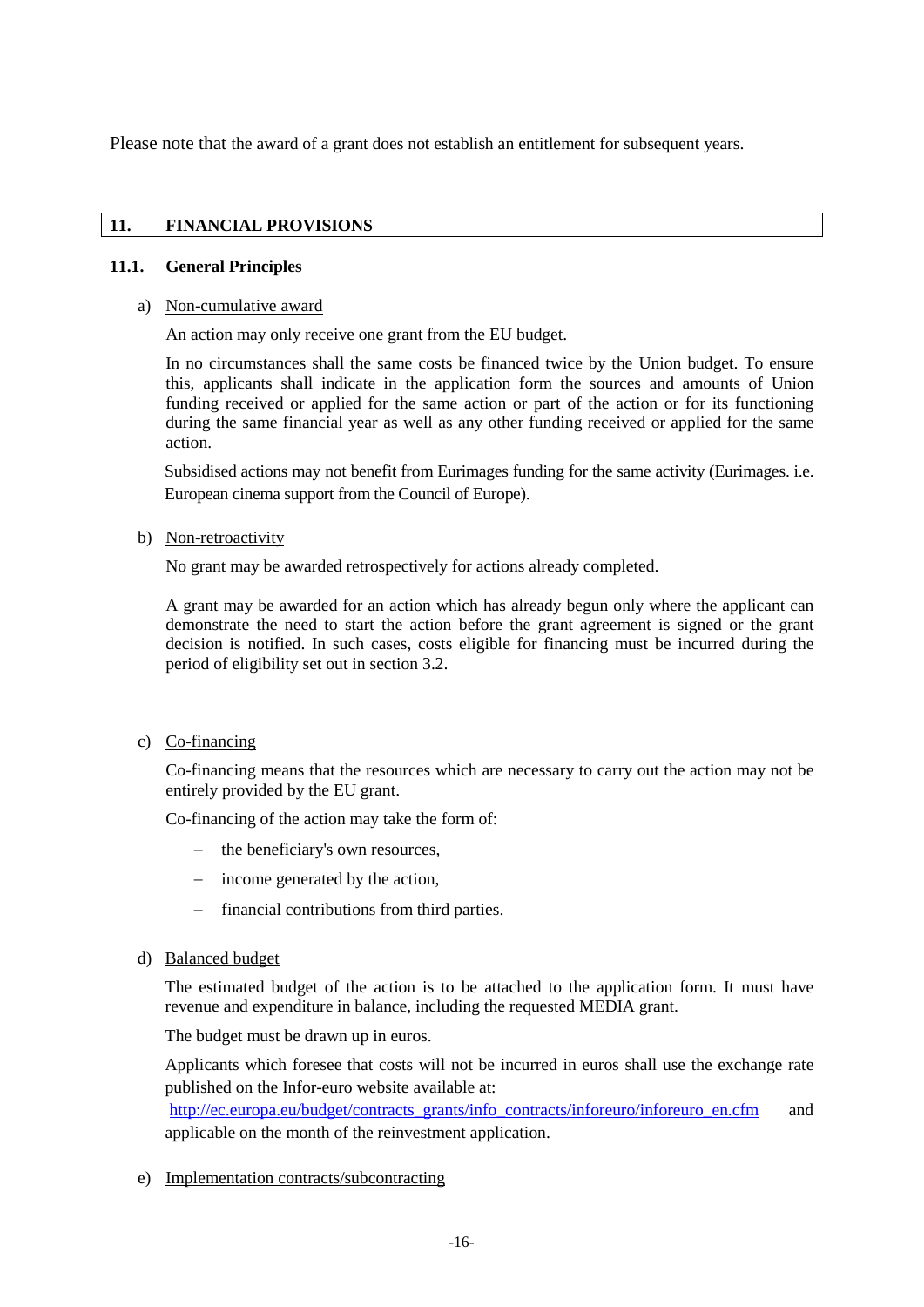Where the implementation of the action requires the award of procurement contracts (implementation contracts), the beneficiary must award the contract to the bid offering best value for money or the lowest price (as appropriate), avoiding conflicts of interests and retain the documentation for the event of an audit.

Entities acting in their capacity of contracting authorities in the meaning of Directive  $2004/18/EC^5$  $2004/18/EC^5$  or contracting entities in the meaning of Directive  $2004/17/EC^6$  $2004/17/EC^6$  shall abide by the applicable national public procurement rules.

Sub-contracting, i.e. the externalisation of specific tasks or activities which form part of the action as described in the proposal and which cannot be performed by the beneficiary itself must satisfy the conditions applicable to any implementation contract (as specified above) and in addition to them the following conditions:

- it may only cover the implementation of a limited part of the action.

- it must be justified having regard to the nature of the action and what is necessary for its implementation;

- it results from the proposal.

#### f) Financial support to third parties

The applications may not envisage provision of financial support to third parties

Any support from the MEDIA Sub-programme shall remain the exclusive property of the beneficiary and cannot be considered as revenue for the film. There cannot be any contractual conditions or other agreements which change the terms and conditions of payments, calculations or any other contractual terms in any manner whatsoever which may have the effect of taking the Union grant into account. Distribution agreements cannot have any conditional clauses linked to the award of the subsidy. Union Law and the general conditions of any eventual grant agreement or grant decision offered to a distributor clearly lay down the fact that the Union Contribution (grant) "shall be used by the Beneficiary solely, exclusively and directly in discharging eligible expenses incurred".

#### **11.2 Funding forms**

The grants financed through reimbursement of eligible costs in combination with flat rate covering overheads are calculated on the basis of a detailed estimated budget, indicating clearly the costs that are eligible for EU funding.

#### **Maximum amount requested**

The EU grant is limited to a co-financing rate of 50% or 60% of the eligible costs depending of the type of project (see table on section 9.2).

Consequently, part of the total eligible expenses entered in the estimated budget must be financed from sources other than the Union grant.

<span id="page-16-0"></span><sup>&</sup>lt;sup>5</sup> Directive 2004/18/EC on the coordination of procedures for the award of public work contracts, public supply contracts and public service contracts.

<span id="page-16-1"></span> $6$  Directive 2004/17/EC coordinating the procurement procedures of entities operating in the water, energy, transport and postal services sectors.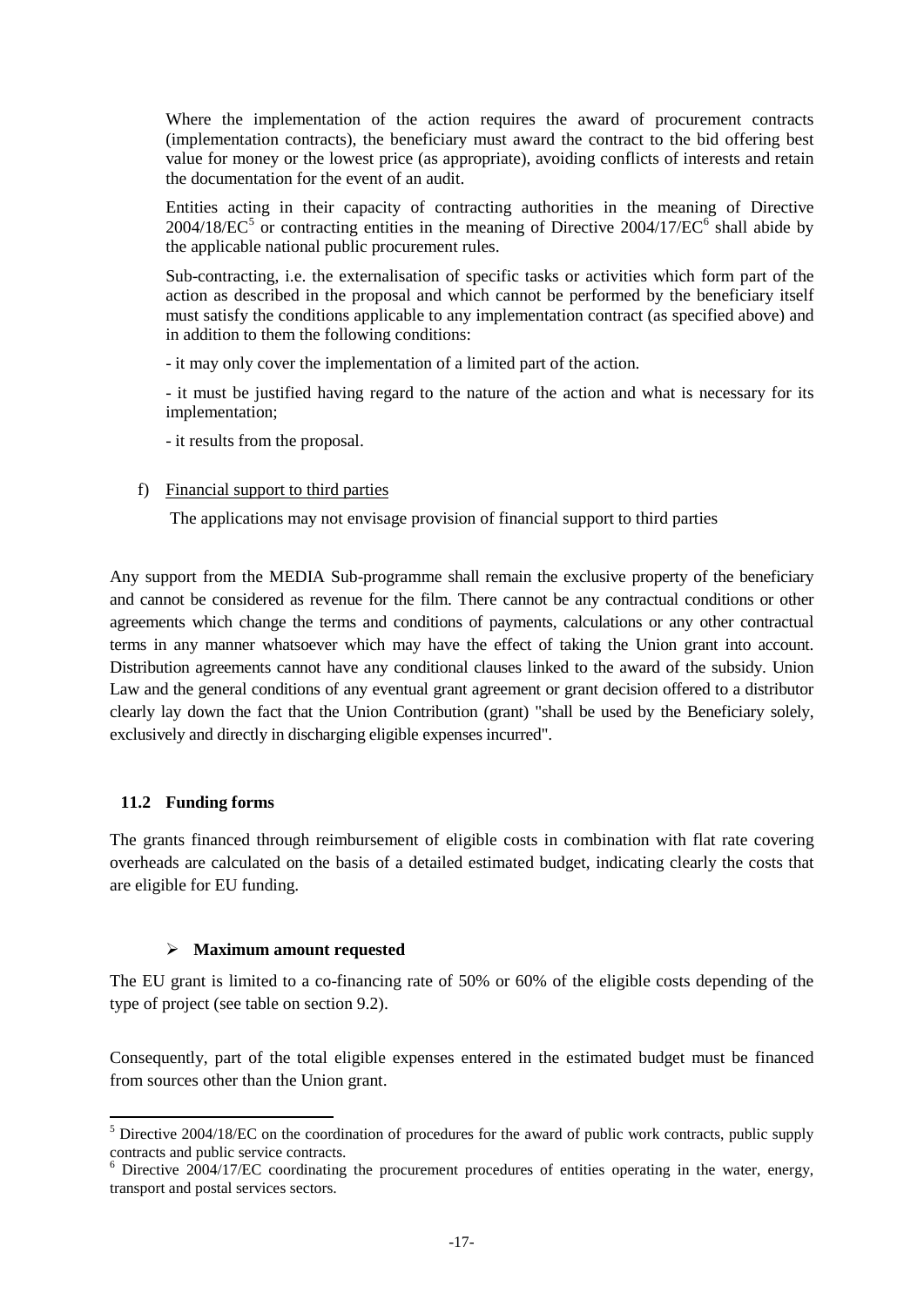The grant amount may neither exceed the eligible costs nor the amount requested. Amounts are indicated in euros.

Acceptance of an application by the Executive Agency does not constitute an undertaking to award a grant equal to the amount requested by the beneficiary.

# **Eligible costs**

Eligible costs are costs actually incurred by the beneficiary of a grant which meet the following criteria:

- they are incurred during the duration of the action as specified in the grant agreement/decision, with the exception of costs relating to final reports and certificates.

The period of eligibility of costs starts on the date of the signature of the international sales contract and ends 24 months after this date. Only those costs incurred by the beneficiary during the period of eligibility of costs will be eligible;

- they are indicated in the estimated overall budget of the action;

- they are incurred in connexion with the action which is the subject of the grant and are necessary for the implementation of the action;

- they are identifiable and verifiable, in particular being recorded in the accounting records of the beneficiary and determined according to the applicable accounting standards of the country where the beneficiary is established and according to the usual cost-accounting practices of the beneficiary;

- they comply with the requirements of applicable tax and social legislation;

- they are reasonable, justified, and comply with the requirements of sound financial management, in particular regarding economy and efficiency.

The beneficiary's internal accounting and auditing procedures must permit direct reconciliation of the costs and revenues declared in respect of the action with the corresponding accounting statements and supporting documents.

# Eligible direct costs:

The eligible direct costs for the action are those costs which, with due regard for the conditions of eligibility set out above, are identifiable as specific costs directly linked to the performance of the action and which can therefore be booked to it directly;

In particular, the following direct costs are eligible, provided that they satisfy the criteria set out in the previous paragraph;

# Eligible costs for reinvestment in Module 1 (MG)

Only the costs of the Minimum Guarantee or Advance set out in the international sales contract/ agreement signed between the sales agent and the producer of the film will be eligible.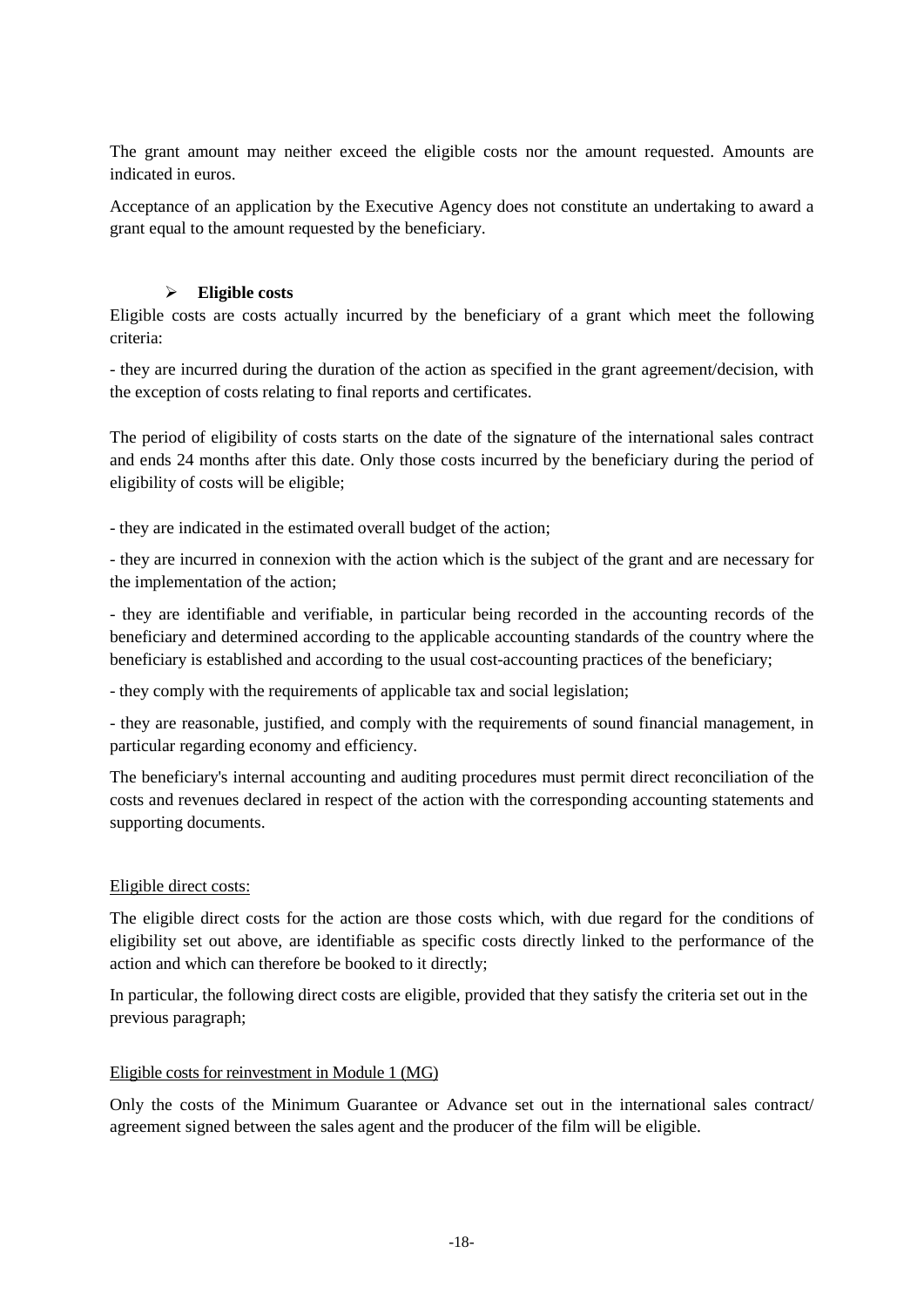A contract/agreement signed between a sales agent and a producer will be considered as an international sales contract/agreement only if it provides for the right of the sales agent to sell the film in at least 10 countries participating to the MEDIA Sub-programme.

Eligible costs for reinvestment in Module 2 (P&A Costs)

# • *Heading 1: Advertising and promotion costs*

# **1.1 Publicity Material:**

Production of trailers/teaser; making of showreels/promoreels design, layout and printing of the posters; artwork, production of advertising spots for radio, TV and internet, flyers, postcards, design and layout of press advertising, etc.

# **1.2 Publicity Space:**

purchase of advertising spaces (posters in markets / festivals, professional press)

# **1.3 Promotion material:**

press files, organisation of market / festival screenings, organisation of press screenings, organisation of test-screenings or recruited audience screenings, production of an EPK (electronic press kit), DVD or Digital Beta for promotional purposes, travel and accommodation of the director / cast of the film for the promotion of the film, design and construction of a web site / homepage for the promotion of the film, etc.

# • *Heading 2: Optical and digital costs*

# **2.1 Optical Costs:**

This sub-heading includes the costs related to the optical manufacturing and circulation of the prints for the exploitation of the film in the cinemas: striking of an internegative and prints of the film, dubbing and subtitling the prints of the film, insurance, transport and taxes, prints maintenance.

# **2.2 Digital Costs:**

This sub-heading includes all digital costs related to the production of DCPs, including delivery for the exploitation of the film in the cinemas, insurance and taxes.

# **2.3 Dubbing and subtitling (including translation):**

All costs related to the dubbing and the subtitling of the film, including the translation costs.

# • *Heading 3: Other Costs*

# **3.1 Audit Fees:**

In the framework of the execution of an eventual financial support agreement, the Agency requires the beneficiary to produce a statement of the final costs. This document must be certified by an approved auditor external to the company on the basis of justifying documents and the accountancy records of the beneficiary. Therefore the costs of this certification are the only costs eligible beyond the eligibility period.

# **3.2 All other Costs:**

A space is provided in the form for the disclosure of other costs, directly linked to the actions which are not expressly provided for in the form. These "other costs" must not fall under costs listed under Chapter 9.6 'ineligible costs' and have to be clearly identified and detailed in the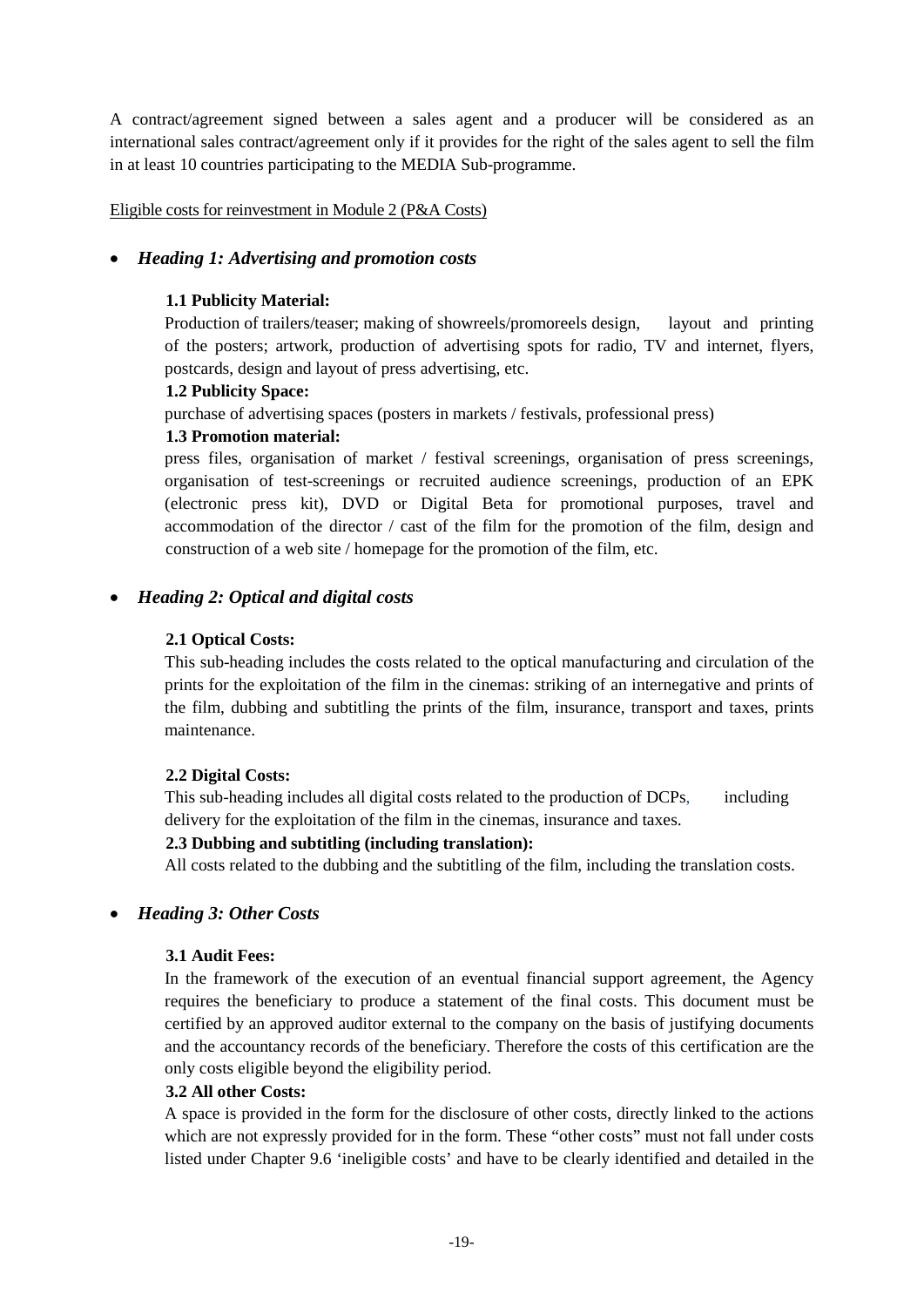application form and/or in the financial report for them to be eligible. Moreover, those costs associated with the normal running of the company are not eligible under this heading.

• Non deductible VAT is eligible unless it is related to activities of the public authorities in the Member States.

#### *Eligible indirect costs (administrative costs)*

A flat-rate amount, equal to 7% of the eligible direct distribution costs of the action is eligible under indirect costs, representing the beneficiary's general administrative costs which can be regarded as chargeable to the action (i.e. rent of company offices, insurance, maintenance costs, telecommunications, postal charges, heating, lighting, water, electricity, office supplies, rental of stands on markets and festivals).

Indirect costs may not include costs entered under another budget heading.

Applicants' attention is drawn to the fact that in the case of organisations receiving an operating grant, indirect costs are no longer eligible under the specific actions.

#### **Ineligible costs**

The following costs shall not be considered eligible:

- return on capital:
- debt and debt service charges;
- provisions for losses or debts;
- interest owed;
- doubtful debts;
- exchange losses;
- costs of transfer from the Agency charged by the bank of the beneficiary;
- costs declared by the beneficiary and covered by another action receiving a European Union grant. In particular, indirect costs shall not be eligible under a grant for an action awarded to the beneficiary who already receives an operating grant financed from the Union budget during the period in question;
- contributions in kind
- excessive or reckless expenditure
- personnel costs
- travel and subsistence of staff
- purchase of equipment

#### **Calculation of the final grant amount - Supporting documents**

The final amount of the grant to be awarded to the beneficiary is established after completion of the action, upon approval of the request for payment containing the following documents:

- a final report providing details of the implementation and results of the action;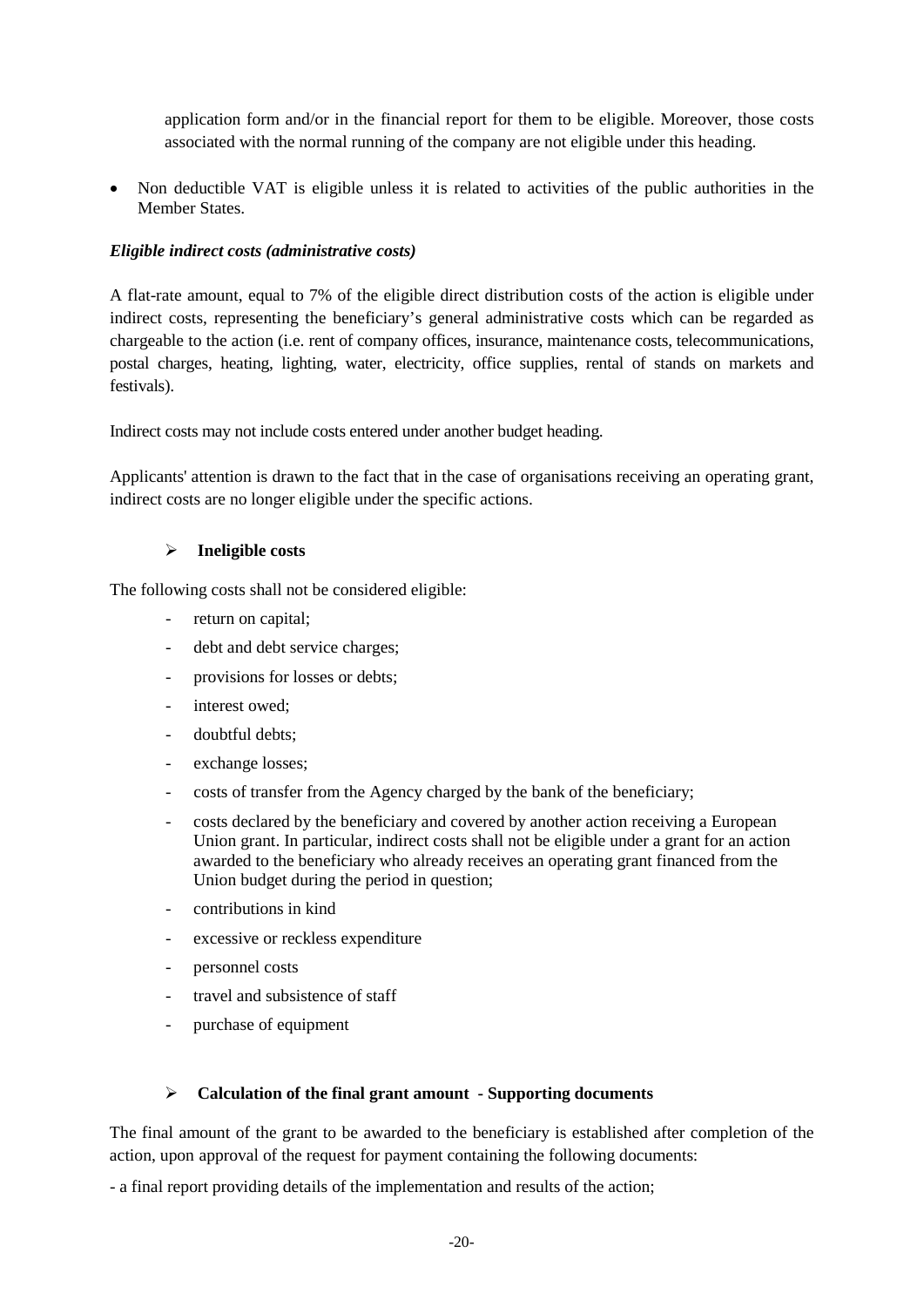- the final financial statement of costs actually incurred,

And

# - **Option 1**

In case of "Module 2" grants for an action less than or equal to EUR 60.000, the beneficiary is required to submit, in support of the final payment, a copy of the following underlining documents:

the invoices related to the budget item "Optical and Digital costs"

# - **Option 2**

In cases of grants for an action of more than EUR 60.000 but less than EUR 750 000, the beneficiary is required to submit, in support of the final payment, a "Report of Factual Findings on the Final Financial Report - Type I" produced by an approved auditor or in case of public bodies, by a competent and independent public officer.

The procedure and the format to be followed by an approved auditor or in case of public bodies, by a competent and independent public officer, are detailed in the following "Guidance Notes":

[http://eacea.ec.europa.eu/about-eacea/document-register\\_en#audit](http://eacea.ec.europa.eu/about-eacea/document-register_en#audit)

The use of the report format set by the "Guidance Notes" is compulsory.

# - **Option 3**

In cases of grants for an action of EUR 750 000 or more, when the cumulative amounts of request for payment is at least EUR 325 000, the beneficiary is required to submit, in support of the final payment, a "Report of Factual Findings on the Final Financial Report - Type II" produced by an approved auditor or in case of public bodies, by a competent and independent public officer. The certificate shall certify, in accordance with a methodology approved by the Agency, that the costs declared by the beneficiary in the financial statements on which the request for payment is based are real, accurately recorded and eligible in accordance with the grant agreement/decision.

The procedure and the format to be followed by an approved auditor or in case of public bodies, by a competent and independent public officer, are detailed in the following "Guidance Notes":

[http://eacea.ec.europa.eu/about-eacea/document-register\\_en#audit](http://eacea.ec.europa.eu/about-eacea/document-register_en#audit)

The use of the report format set by the "Guidance Notes" is compulsory.

The calculation of the final grant amount by the Agency is based on a detailed final financial statement of the beneficiary, accompanied by supporting documentation for the incurred expenditure.

If the eligible costs actually incurred by the beneficiary are lower than anticipated, the Agency will apply the rate of co-financing stated in the grant agreement/decision to the expenditure actually incurred. In the event of non-execution or clearly inadequate execution of an activity planned in the application attached to the funding decision/ agreement, the final grant will be reduced accordingly.

EU grants may not have the purpose or effect of producing a profit within the framework of the action of the beneficiary**. Profit shall be defined as a surplus of receipts over the eligible costs incurred by the beneficiary, when the request is made for payment of the balance**. In this respect, where a profit is made, the Agency shall be entitled to recover a percentage of the profit corresponding to the Union contribution to the eligible costs actually incurred by the beneficiary to carry out the action.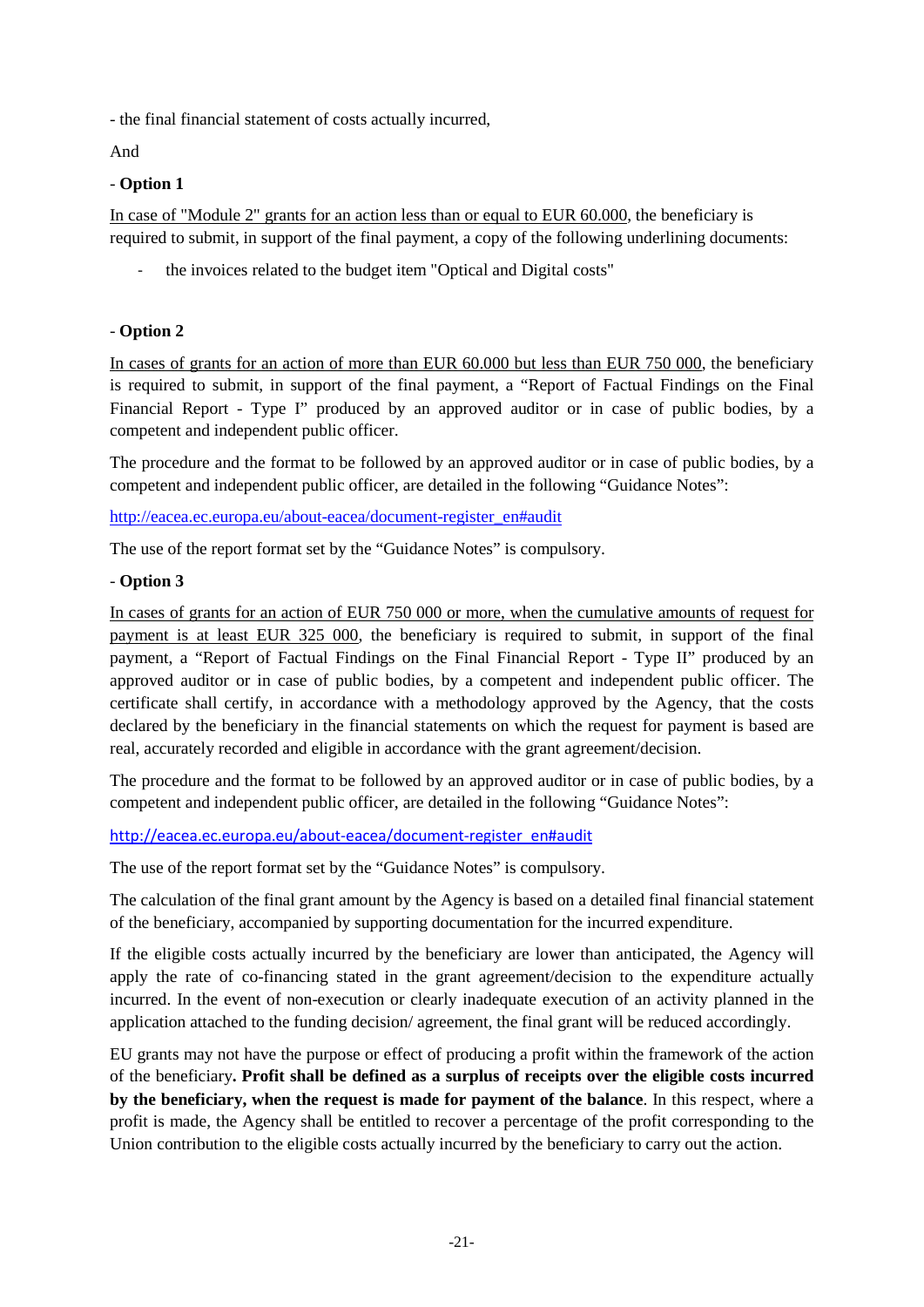Where applicable, the beneficiary will be required to reimburse any excess amounts paid by the Agency in the form of pre-financing.

The verification of the non-profit does not apply to low value grants, i.e.  $\leq$  EUR 60 000.

# **11.3. Payment arrangements**

A pre-financing payment corresponding to 50% of the grant amount will be transferred to the beneficiary within 30 days either of the date when the last of the two parties signs the agreement, or of the notification of the grant decision, provided all requested guarantees have been received.

The Agency will establish the amount of the final payment to be made to the beneficiary on the basis of the calculation of the final grant amount (see section 11.2 above). If the total of earlier payments is higher than the final grant amount, the beneficiary will be required to reimburse the amount paid in excess by the Commission through a recovery order.

# **11.4. Pre-financing guarantee**

In the event that the applicant's financial capacity is not satisfactory, a pre-financing guarantee for up to the same amount as the pre-financing may be requested in order to limit the financial risks linked to the pre-financing payment.

The financial guarantee, in euro, shall be provided by an approved bank or financial institution established in one of the Member State of the European Union. When the beneficiary is established in a third country, the authorising officer responsible may agree that a bank or financial institution established in that third country may provide the guarantee if he considers that the bank or financial institution offers equivalent security and characteristics as those offered by a bank or financial institution established in a Member State. Amounts blocked in bank accounts shall not be accepted as financial guarantees.

The guarantee shall be released as the pre-financing is gradually cleared against interim payments or payments of balances to the beneficiary, in accordance with the conditions laid down in the grant agreement/decision.

# **12. PUBLICITY**

# **12.1. By the beneficiaries**

Beneficiaries must clearly acknowledge the European Union's contribution in all publications or in conjunction with activities for which the grant is used.

In this respect, beneficiaries are required to give prominence to the name and logo of the MEDIA subprogramme on all their publications, posters, programmes and other products realised under the cofinanced project.

To do this they must use the text, the logo and the disclaimer available at [http://ec.europa.eu/dgs/education\\_culture/promo/creative-europe/eps/eps.zip,](http://ec.europa.eu/dgs/education_culture/promo/creative-europe/eps/eps.zip) which will be provided by the Agency.

If this requirement is not fully complied with, the beneficiary's grant may be reduced in accordance with the provisions of the grant agreement or grant decision.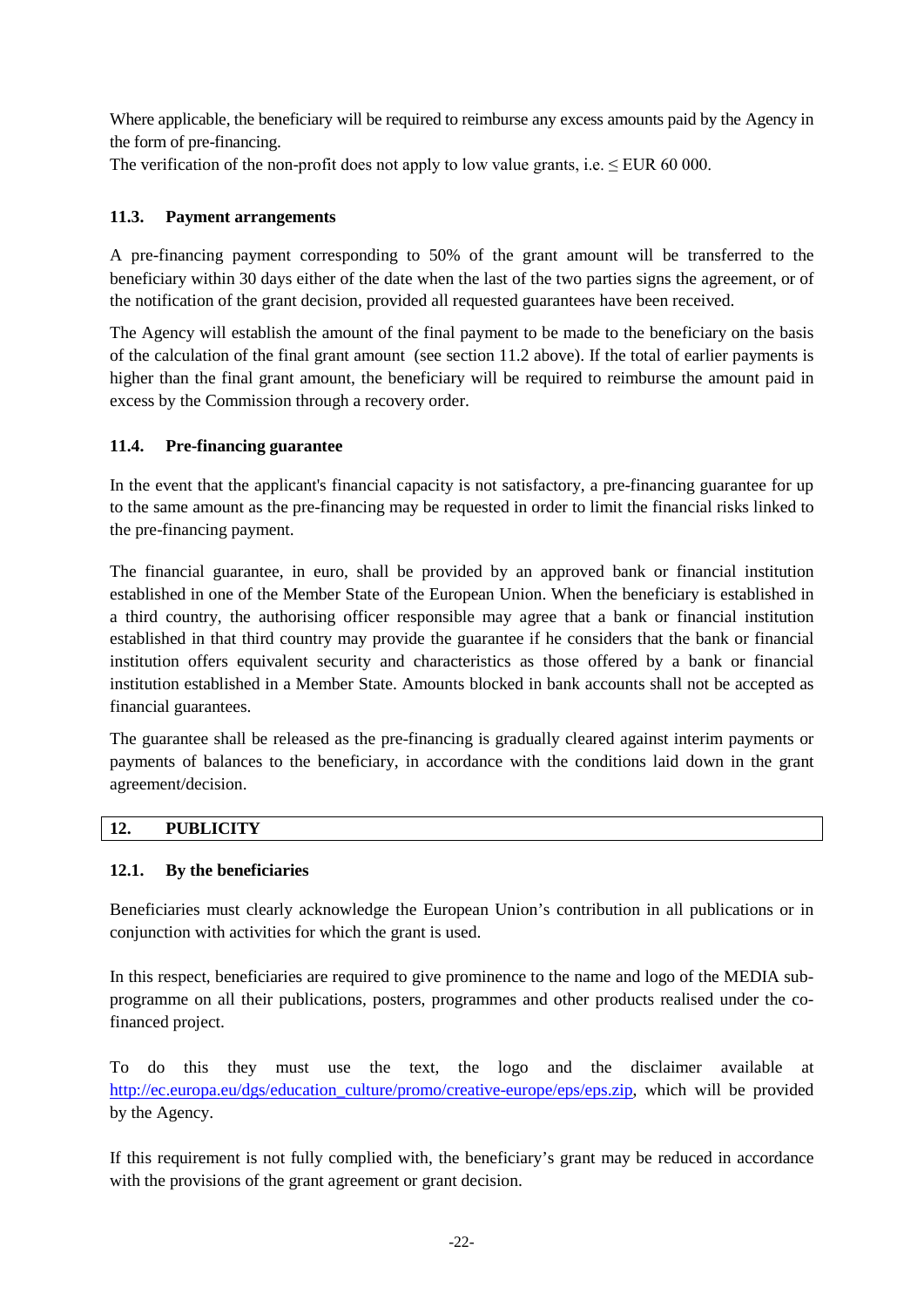# **12.2. By the Agency and/or the Commission**

With the exception of scholarships paid to natural persons and other direct support paid to natural persons in most need, all information relating to grants awarded in the course of a financial year shall be published on the Internet site of the European Union institutions no later than the 30 June of the year following the financial year in which the grants were awarded.

The Agency and/or the Commission will publish the following information:

- − name of the beneficiary;
- − locality of the beneficiary: address of the beneficiary when the latter is a legal person, region when the beneficiary is a natural person, as defined on NUTS 2 level<sup>[7](#page-22-0)</sup> if he/she is domiciled within the EU or equivalent if domiciled outside EU,
- − the amount awarded;
- − nature and purpose of the grant.

Upon a reasoned and duly substantiated request by the beneficiary, the publication shall be waived if such disclosure risks threatening the rights and freedoms of individuals concerned as protected by the Charter of Fundamental Rights of the European Union or harm the commercial interests of the beneficiaries.

#### **12.3 Communication and dissemination**

To maximise impact, projects should have a clear and strong strategy for communication and dissemination of their activities and results, and applicants must provide enough time and resources to communicate and interact appropriately with peers, audiences and local communities as appropriate.

The Commission together with the Agency may identify good practices and prepare relevant dissemination materials to be shared within and across all participating countries and beyond.

Data and results from projects will be made freely available to be used by stakeholders, policy makers and others in a wide range of ways.

Beneficiaries may be required to attend and to participate in events organised by the European Commission or the Agency to share their experience with other participants and/or policy makers.

# **13. DATA PROTECTION**

All personal data (such as names, addresses, CVs, etc.) will be processed in accordance with Regulation (EC) No 45/2001 of the European Parliament and of the Council of 18 December 2000 on the protection of individuals with regard to the processing of personal data by the European Community institutions and bodies and on the free movement of such data.<sup>[8](#page-22-1)</sup>

Unless marked as optional, the applicant's replies to the questions in the application form are necessary to evaluate and further process the grant application in accordance with the specifications of the call for proposals. Personal data will be processed solely for that purpose by the department or Unit responsible for the Union grant programme concerned (entity acting as data controller). Personal data may be transferred on a need to know basis to third parties involved in the evaluation of applications

<span id="page-22-1"></span><span id="page-22-0"></span><sup>&</sup>lt;sup>7</sup> European Union Official Journal L39, of 10 February 2007.<br><sup>8</sup> Official Journal L 8, 12.1.2001.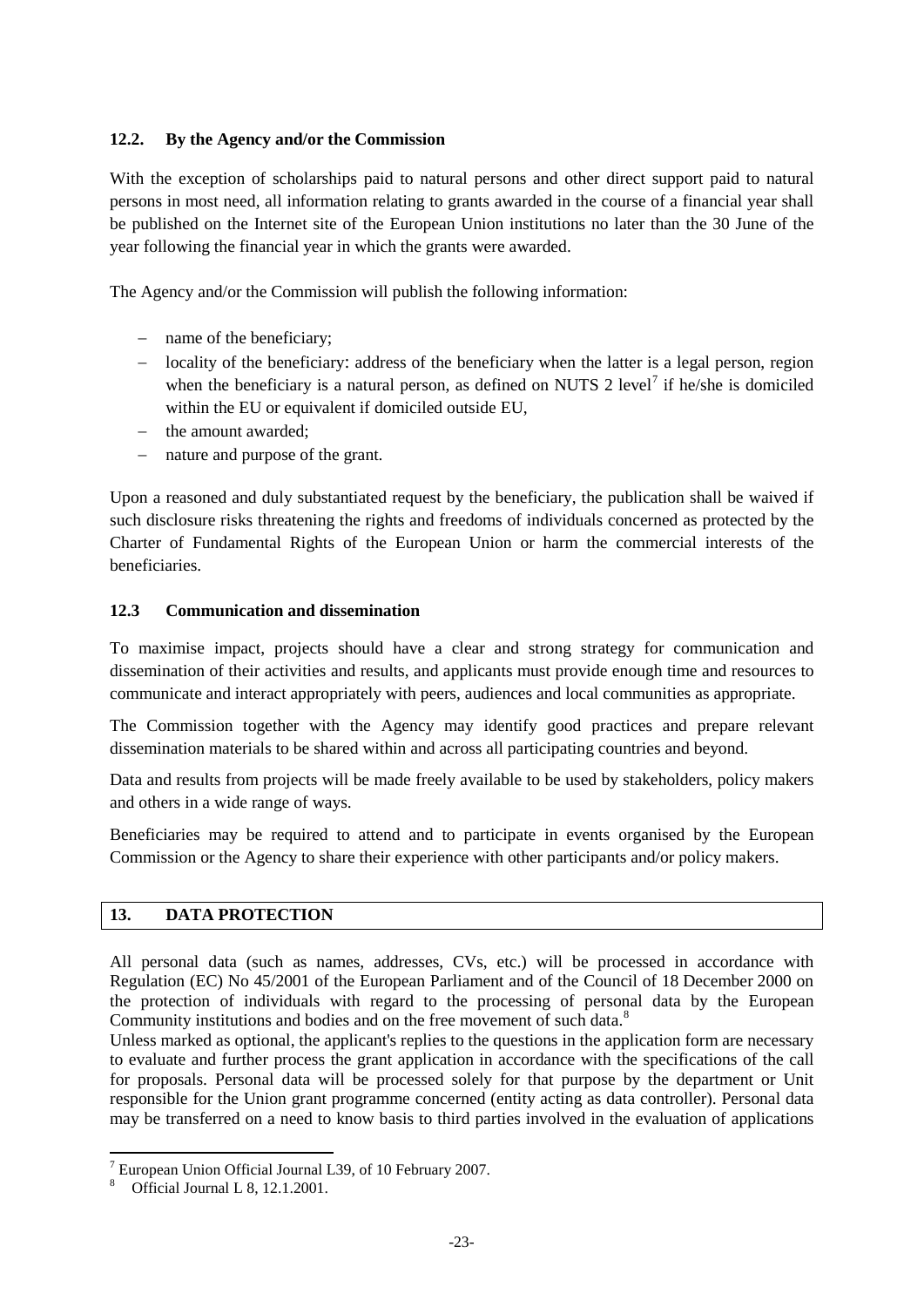or in the grant management procedure, without prejudice of transfer to the bodies in charge of monitoring and inspection tasks in accordance with European Union law. In particular, for the purposes of safeguarding the financial interests of the Union, personal data may be transferred to internal audit services, to the European Court of Auditors, to the Financial Irregularities Panel or to the European Anti-Fraud Office and between authorising officers of the Commission and the executive agencies. The applicant has the right of access to, and to rectify, the data concerning him or her. For any question relating to these data, please contact the Controller. Applicants have the right of recourse to the European Data Protection Supervisor at any time. A detailed Privacy statement, including contact information, is available on EACEA's website:

[http://eacea.ec.europa.eu/about/documents/calls\\_gen\\_conditions/eacea\\_grants\\_privacy\\_statement.pdf](http://eacea.ec.europa.eu/about/documents/calls_gen_conditions/eacea_grants_privacy_statement.pdf)

Applicants and, if they are legal entities, persons who are members of the administrative, management or supervisory body of that applicant or who have powers of representation, decision or control with regard to that applicant, or natural or legal persons that assume unlimited liability for the debts of that applicant, are informed that, their personal data (name, given name if natural person, address, legal form and name and given name of the persons with powers of representation, decision-making or control, if legal person) may be registered in the Early Detection and Exclusion System (EDES) by the Authorising Officer of the Agency, should they be in one of the situations mentioned in the Regulation (EU, Euratom) No 966/2012 of the European Parliament and of the Council of 25 October 2012 on the financial rules applicable to the general budget of the Union and repealing Council Regulation (EC, Euratom) No 1605/2002 (OJ L 298 of 26.10.2012, p. 1) as amended by the Regulation (EU, Euratom) 2015/1929 of the European Parliament and of the Council of 28 October 2015 (OJ L 286, 30.10.2015, p. 1).

# **14. PROCEDURE FOR THE SUBMISSION OF PROPOSALS**

#### **14.1 Publication**

The call for proposals is published on the Internet site of the EACEA at the following address: [http://eacea.ec.europa.eu/creative-europe/funding\\_en](http://eacea.ec.europa.eu/creative-europe/funding_en)

#### **14.2 Registration in the Participant Portal**

Before submitting an electronic application, applicants will have to register their organisation in the Education, Audiovisual, Culture, Citizenship and Volunteering Participant Portal and receive a Participant Identification Code (PIC). The PIC will be requested in the application form.

The Participant Portal is the tool through which all legal and financial information related to organisations will be managed. Information on how to register can be found in the portal under the following address:

#### <http://ec.europa.eu/education/participants/portal/desktop/en/home.html>

The tool also allows applicants to upload different documents related to their organisation. These documents have to be uploaded once and will not be requested again for subsequent applications by the same organisation.

Details on the supporting document that need to be uploaded in the portal can be found [http://eacea.ec.europa.eu/creative-europe/funding\\_en](http://eacea.ec.europa.eu/creative-europe/funding_en)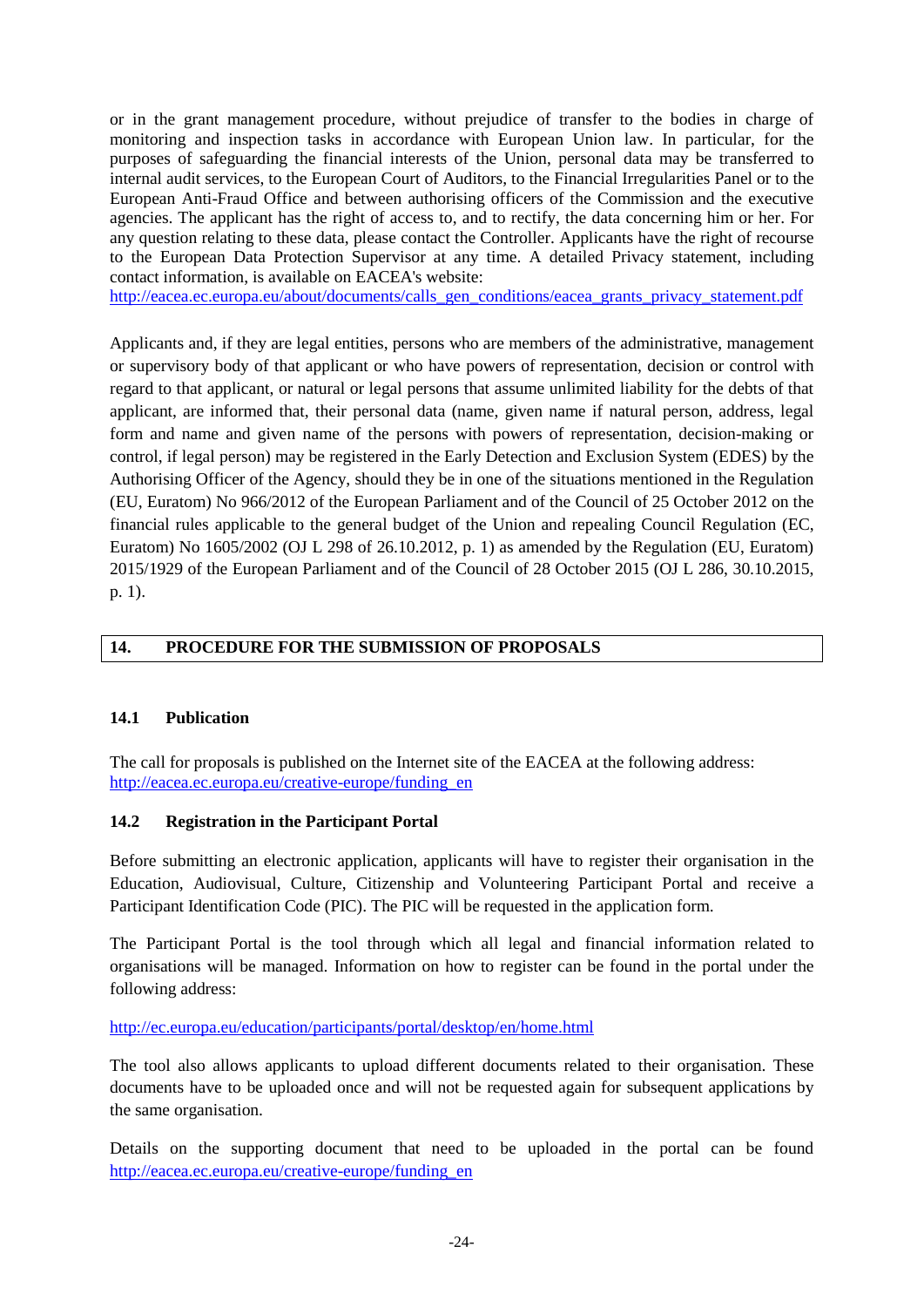# **14.3 Submission of the grant application**

Proposals must be submitted in accordance with the admissibility requirements set out under Section 5.

An online application system has been set up. Grant applications must be drawn up in one of the official EU languages, using the online form (eForm) specifically designed for this purpose. To facilitate the assessment of the application, an English or French translation of the documents relevant to the assessment of the project must be submitted.

The eForm can be obtained on the Internet at the following address:<https://eacea.ec.europa.eu/PPMT/>

Proposals for both Generation and Reinvestments must be submitted by the relevant deadline mentioned in the call for proposals and in Section "3. Timetable" of the present Guidelines **not later than 12:00 CET/CEST (Midday, Brussels time)**, using the online application form.

Applicants should note that no applications submitted after 12.00CET/CEST on the relevant deadline will be accepted. They are very strongly encouraged not to wait until the final day to read the User Guide and submit their application.

Please note that no other method of submission of an application will be accepted. Applications submitted in any other way will be automatically rejected. No exceptions will be made.

Make sure that you have officially submitted your electronic application form and that you have received an e-mail acknowledging receipt of your submission with a project reference number.

Applicants shall ensure that all the documents requested and mentioned in the eForm are attached to the Eform (see *Guide for applicants*).

E Form Annexes Generation stage:

- Annex I: Information on the film (*detailed description of the project in word)*
- Annex II: declaration on the applicant's honour
- Annex III: List of films and international sales (*budget form in excel*)
- Annex IV: Financing plans for the films to be qualified (*pdf, jpeg, tiff)*

The following document must be at the applicant's disposal for each film declared, in case of verification by the EACEA:

International sales agreement with the producer with the hand written statement "Copy certified as true" signed by the legal representative of the company (the date of contract must be signed and take effect between 01/01/2011 and 31/12/2015).

The applicant shall provide this information upon request by the Agency, in the context of verification of the validity of the international sales (see section 9.1).

In the event the applicant fails to submit the requested documents, the relevant international sales will not be taken into account in the calculation of the award criteria (see section 9.1).

# E Form Annexes Reinvestment stage:

• Annex I: application form (*detailed description of the project in word)*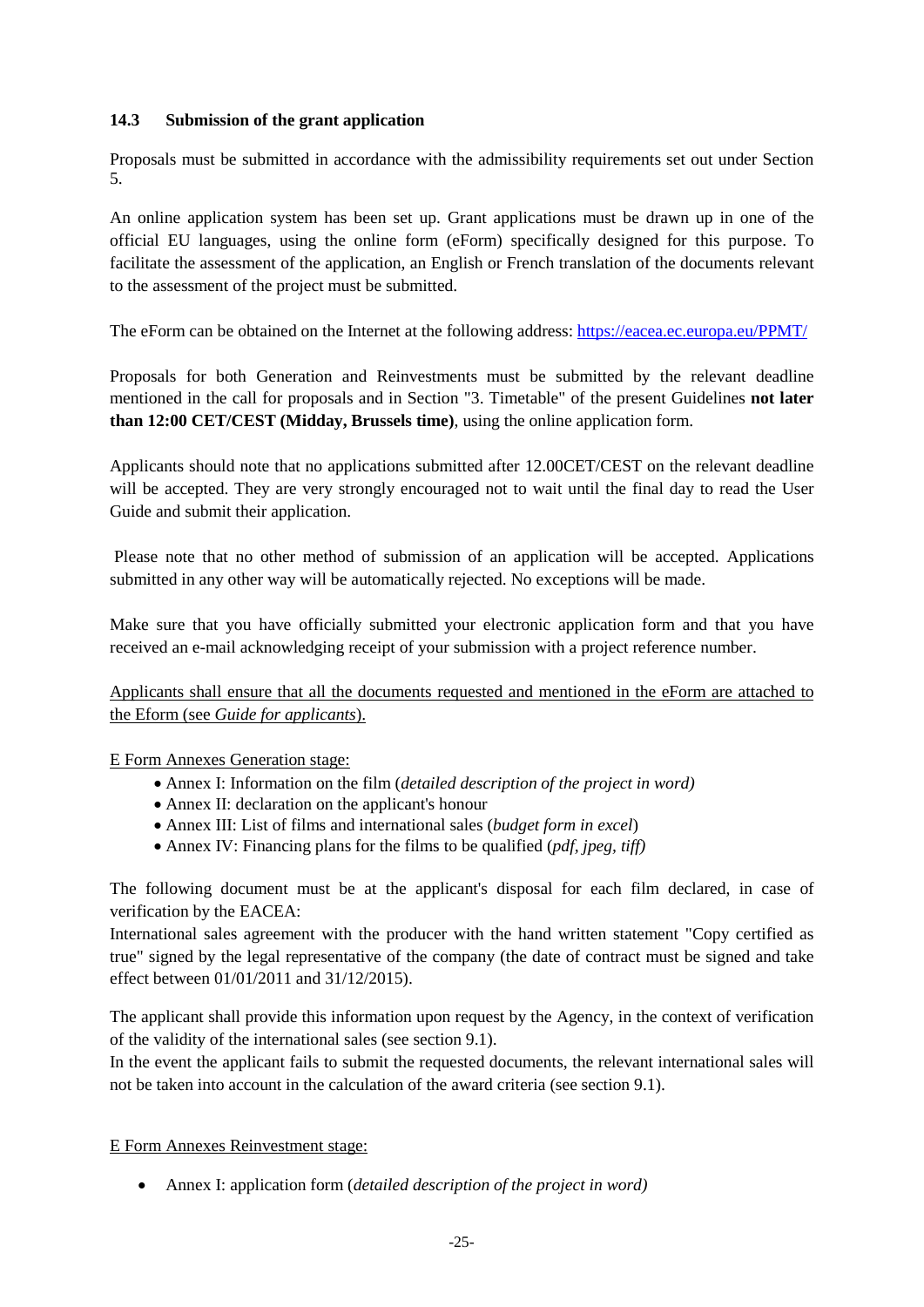- Annex II: declaration on the applicant's honour
- Annex III: budget form (module 2 only)
- Annex IV: international sales agreement and financing plan of the film (for new films only in *pdf, jpeg, tiff)*

No modifications to the application are allowed once the deadline for submission has elapsed. However, if there is a need to clarify certain aspects or for the correction of clerical mistakes, the Agency may contact the applicant for this purpose during the evaluation process.

All applicants will be informed in writing about the results of the selection process.

# **14.4 Evaluation procedure**

The "Sales Agents" scheme works in two successive stages:

- The generation of the potential fund
- The reinvestment of the potential fund

These two stages can be summarised as follows:

|                                                                                             | <b>Stage 1: GENERATION</b>                                                                                                       | <b>Stage 2: REINVESTMENT</b>                                                                                                                                                             |
|---------------------------------------------------------------------------------------------|----------------------------------------------------------------------------------------------------------------------------------|------------------------------------------------------------------------------------------------------------------------------------------------------------------------------------------|
| <b>Sales Agent</b>                                                                          | Application from the sales agent for the<br>generation of the support<br>Deadline: 16 June 2016 (12:00<br><b>CET/CEST)</b>       | Presentation of reinvestment actions :<br>within 3 months of the signature of the<br>international sales agreement with the<br>producer and by 3 October 2017 (12:00<br><b>CET/CEST)</b> |
| Agency                                                                                      | - Calculation of the potential Fund<br>generated<br>- Notification of approval (or rejection)<br>of its available potential Fund | - Acceptance/Rejection of the reinvestment<br>project<br>- Signature of the agreement/decision<br>between the Agency and the beneficiary                                                 |
| <b>Legal commitment or</b><br>payment of a Union<br><b>Financial</b><br><b>Contribution</b> | N <sub>0</sub>                                                                                                                   | <b>Yes</b>                                                                                                                                                                               |

#### **14.5 Award decision**

Only after completion of the procedure mentioned above, is the selection process finalised and the award decision adopted by the Agency.

Applicants will be informed of the results of the selection within two weeks of the date of adoption of the award decision.

Unsuccessful applicants will receive a letter stating the reasons why their application was not selected.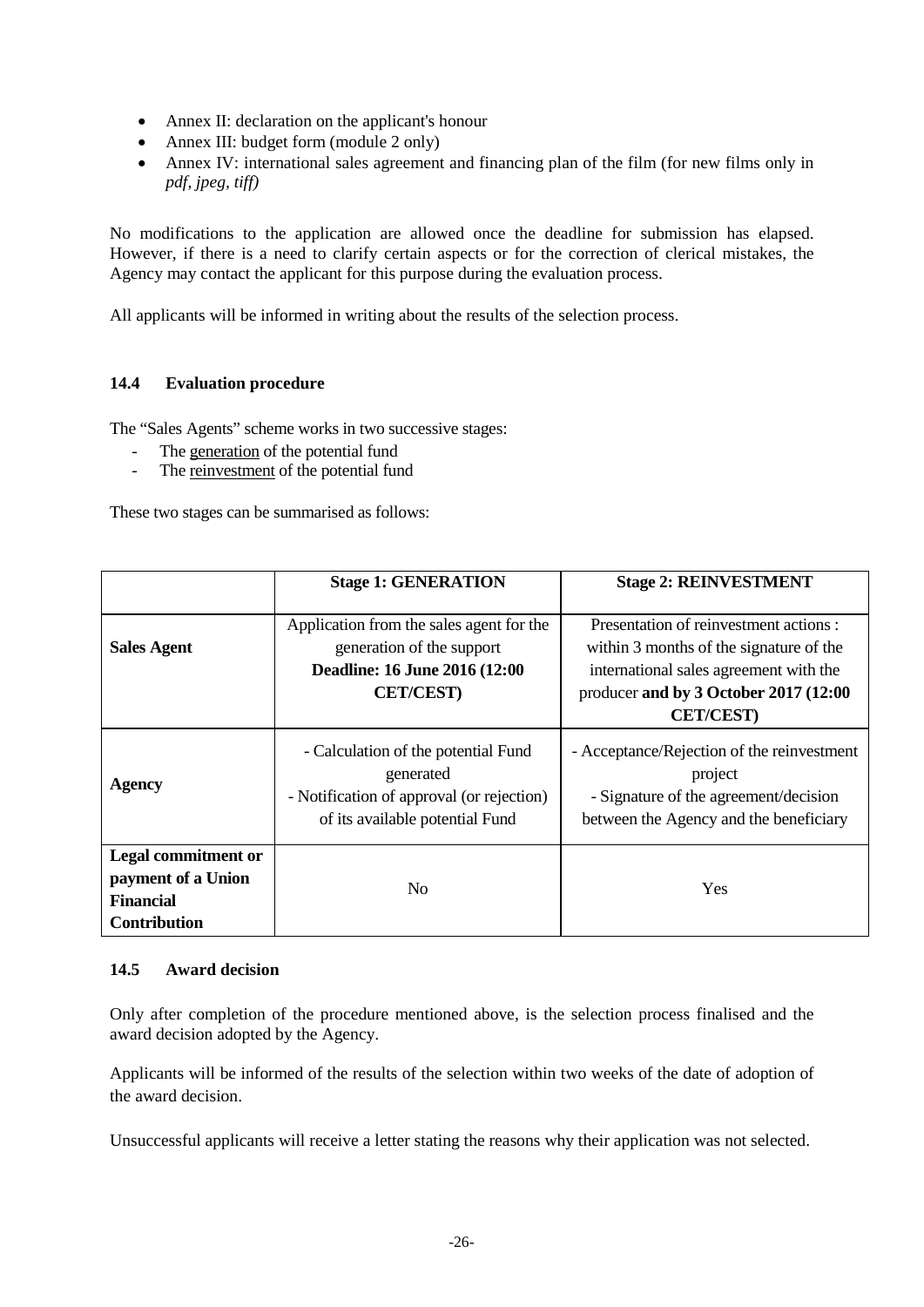Once applicants are informed the list of selected proposals will be published on the websites of the Agency: [http://eacea.ec.europa.eu/creative-europe/selection-results\\_en](http://eacea.ec.europa.eu/creative-europe/selection-results_en)

The award of a grant will be conditional upon the acceptance by the Agency of the re-investment project, within the limit of the available budget.

# **14.6 Rules applicable**

Regulation (EU, Euratom) N° 966/2012 of the European Parliament and of the Council of 25 October 2012 on the financial rules applicable to the general budget of the Union (OJ L 298, 26.10.2012, p.1) as amended by the Regulation (EU, Euratom) N°1929/2015 of the European Parliament and of the Council of 28 October 2015 (OJ L 286, 30.10.2015, p. 1).

Commission Delegated Regulation (EU)  $N^{\circ}$  1268/2012 of 29 October 2012 on the rules of application of Regulation (EU, Euratom) N° 966/2012 of the European Parliament and of the Council of 25 October 2012 on the financial rules applicable to the general budget of the Union (OJ L 362, 31.12.2012, p.1).

Regulation No 1295/2013 of the European Parliament and of the Council of 11/12/2013 concerning the implementation of a programme of support for the European cultural and creative sector (CREATIVE EUROPE)<sup>[9](#page-26-0)</sup> and its corrigendum of  $27/06/2014^{10}$  $27/06/2014^{10}$  $27/06/2014^{10}$ .

# **14.7 Contacts**

For any further information please contact your Creative Europe desk: [http://ec.europa.eu/culture/tools/creative-desks\\_en.htm](http://ec.europa.eu/culture/tools/creative-desks_en.htm)

Contact with the Agency: [EACEA-DISTRIBUTION-SALESAGENTS@ec.europa.eu](mailto:EACEA-DISTRIBUTION-SALESAGENTS@ec.europa.eu)

If you encounter a technical problem in relation to the e-Form, please ensure that you contact the HelpDesk well in advance of the deadline for submission: [eacea-helpdesk@ec.europa.eu](mailto:eacea-helpdesk@ec.europa.eu)

Annexes to the Guidelines:

Generation stage:

- Annex I: Declaration on the applicant's honour
- Annex II: Information on the film
- Annex III: List of films and international sales (*budget form in excel*)
- Annex IV : Financial Capacity Form

#### Reinvestment stage:

- Annex I: Declaration on the applicant's honour
- Annex II: Application form,
- Annex III: Budget form (module 2 only)

<span id="page-26-1"></span><span id="page-26-0"></span><sup>9</sup> Published in the Official Journal of the European Union on the 20/12/2013 (OJ L347/221). 10 Published in the Official Journal of the European Union on 27/06/2014 (OJ L 189/260)